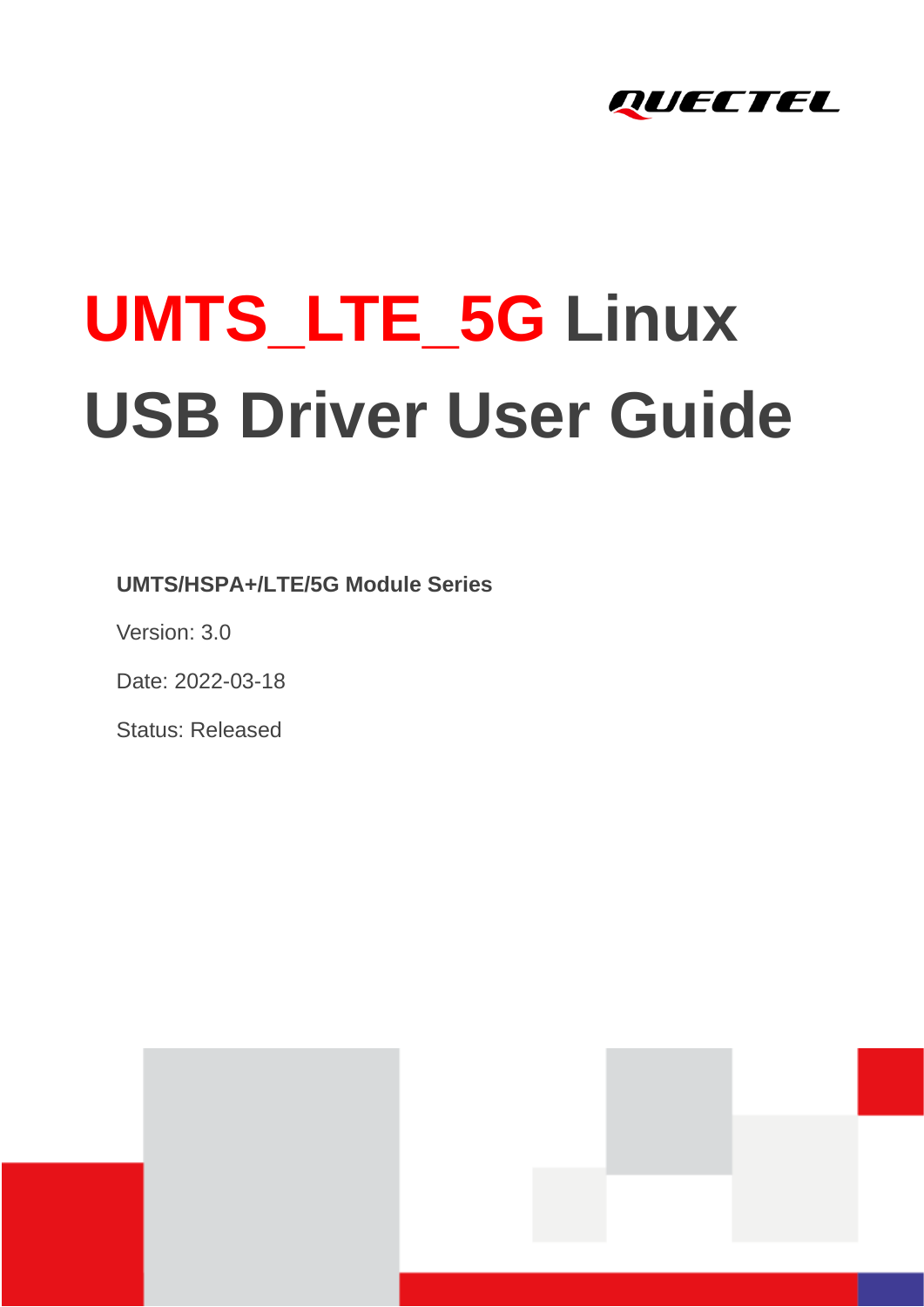

**At Quectel, our aim is to provide timely and comprehensive services to our customers. If you require any assistance, please contact our headquarters:**

**Quectel Wireless Solutions Co., Ltd.** 

Building 5, Shanghai Business Park Phase III (Area B), No.1016 Tianlin Road, Minhang District, Shanghai 200233, China Tel: +86 21 5108 6236 Email: [info@quectel.com](mailto:info@quectel.com)

**Or our local offices. For more information, please visit:** 

[http://www.quectel.com/support/sales.htm.](http://www.quectel.com/support/sales.htm)

**For technical support, or to report documentation errors, please visit:** [http://www.quectel.com/support/technical.htm.](http://www.quectel.com/support/technical.htm) Or email us at: [support@quectel.com.](mailto:support@quectel.com)

# **Legal Notices**

We offer information as a service to you. The provided information is based on your requirements and we make every effort to ensure its quality. You agree that you are responsible for using independent analysis and evaluation in designing intended products, and we provide reference designs for illustrative purposes only. Before using any hardware, software or service guided by this document, please read this notice carefully. Even though we employ commercially reasonable efforts to provide the best possible experience, you hereby acknowledge and agree that this document and related services hereunder are provided to you on an "as available" basis. We may revise or restate this document from time to time at our sole discretion without any prior notice to you.

# **Use and Disclosure Restrictions**

### **License Agreements**

Documents and information provided by us shall be kept confidential, unless specific permission is granted. They shall not be accessed or used for any purpose except as expressly provided herein.

# **Copyright**

Our and third-party products hereunder may contain copyrighted material. Such copyrighted material shall not be copied, reproduced, distributed, merged, published, translated, or modified without prior written consent. We and the third party have exclusive rights over copyrighted material. No license shall be granted or conveyed under any patents, copyrights, trademarks, or service mark rights. To avoid ambiguities, purchasing in any form cannot be deemed as granting a license other than the normal non-exclusive, royalty-free license to use the material. We reserve the right to take legal action for noncompliance with abovementioned requirements, unauthorized use, or other illegal or malicious use of the material.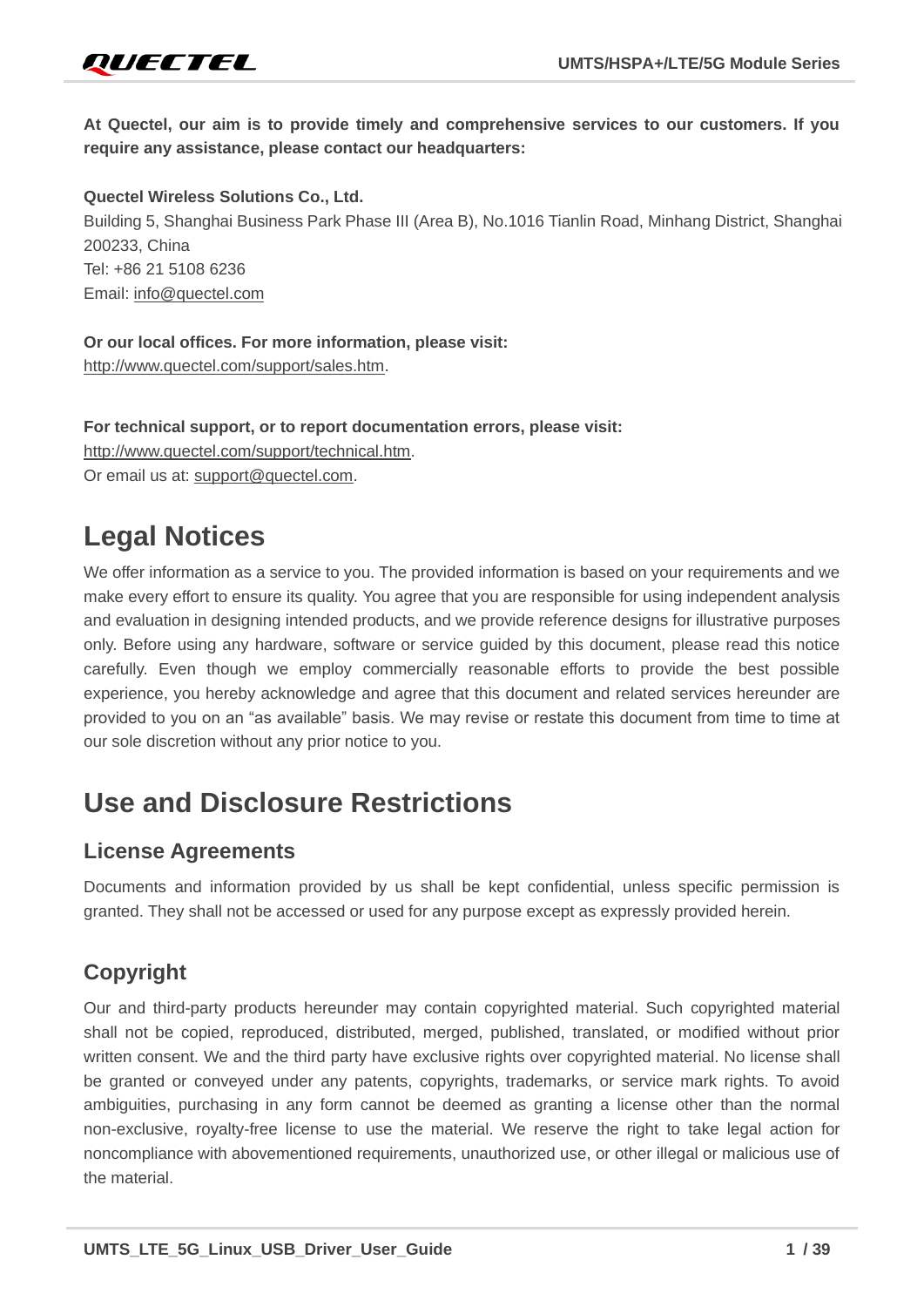

### **Trademarks**

Except as otherwise set forth herein, nothing in this document shall be construed as conferring any rights to use any trademark, trade name or name, abbreviation, or counterfeit product thereof owned by Quectel or any third party in advertising, publicity, or other aspects.

# **Third-Party Rights**

This document may refer to hardware, software and/or documentation owned by one or more third parties ("third-party materials"). Use of such third-party materials shall be governed by all restrictions and obligations applicable thereto.

We make no warranty or representation, either express or implied, regarding the third-party materials, including but not limited to any implied or statutory, warranties of merchantability or fitness for a particular purpose, quiet enjoyment, system integration, information accuracy, and non-infringement of any third-party intellectual property rights with regard to the licensed technology or use thereof. Nothing herein constitutes a representation or warranty by us to either develop, enhance, modify, distribute, market, sell, offer for sale, or otherwise maintain production of any our products or any other hardware, software, device, tool, information, or product. We moreover disclaim any and all warranties arising from the course of dealing or usage of trade.

# **Privacy Policy**

To implement module functionality, certain device data are uploaded to Quectel's or third-party's servers, including carriers, chipset suppliers or customer-designated servers. Quectel, strictly abiding by the relevant laws and regulations, shall retain, use, disclose or otherwise process relevant data for the purpose of performing the service only or as permitted by applicable laws. Before data interaction with third parties, please be informed of their privacy and data security policy.

# **Disclaimer**

- a) We acknowledge no liability for any injury or damage arising from the reliance upon the information.
- b) We shall bear no liability resulting from any inaccuracies or omissions, or from the use of the information contained herein.
- c) While we have made every effort to ensure that the functions and features under development are free from errors, it is possible that they could contain errors, inaccuracies, and omissions. Unless otherwise provided by valid agreement, we make no warranties of any kind, either implied or express, and exclude all liability for any loss or damage suffered in connection with the use of features and functions under development, to the maximum extent permitted by law, regardless of whether such loss or damage may have been foreseeable.
- d) We are not responsible for the accessibility, safety, accuracy, availability, legality, or completeness of information, advertising, commercial offers, products, services, and materials on third-party websites and third-party resources.

*Copyright © Quectel Wireless Solutions Co., Ltd. 2022. All rights reserved.*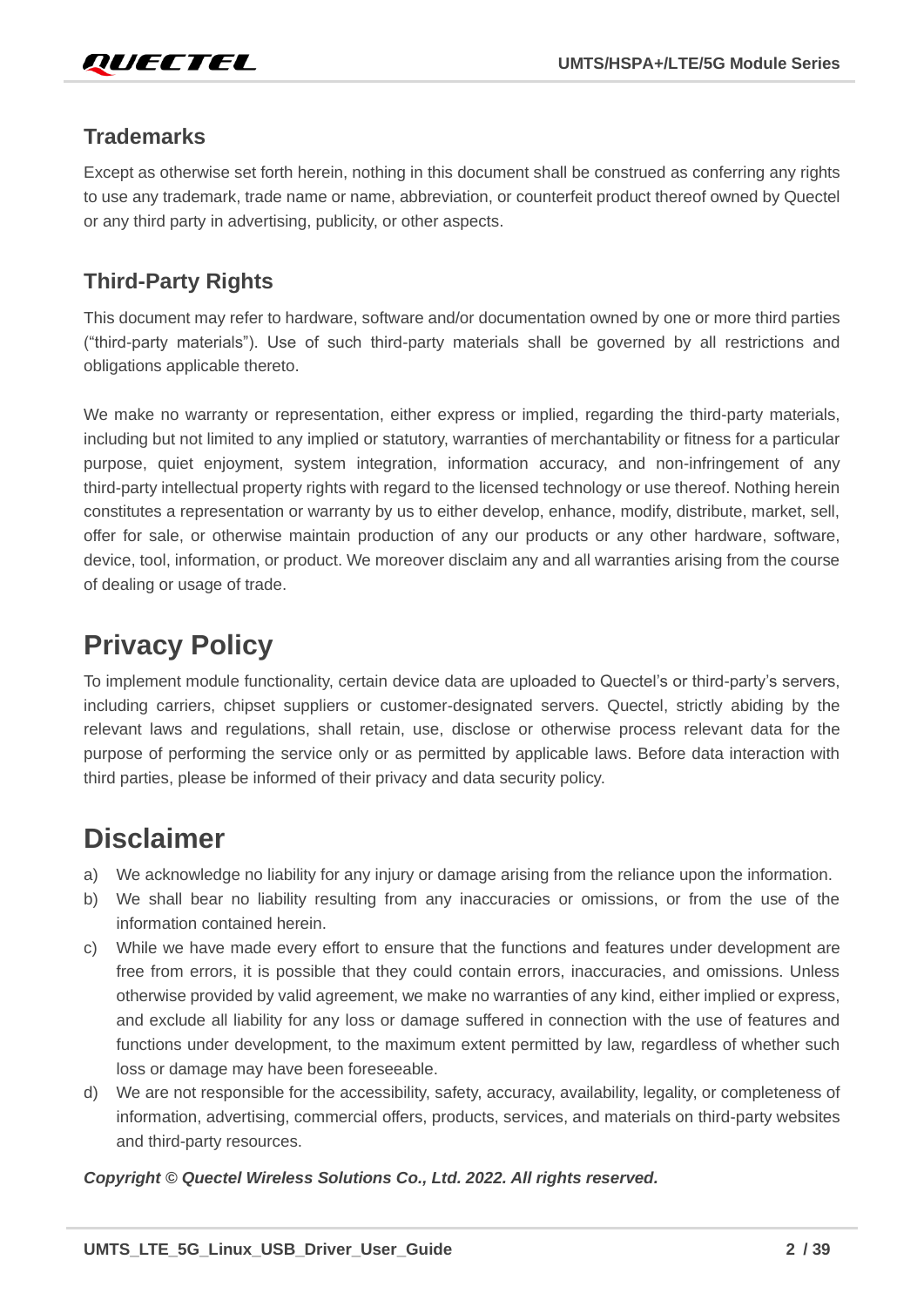# <span id="page-3-0"></span>**About the Document**

# **Revision History**

| <b>Version</b> | <b>Date</b> | <b>Author</b>        | <b>Description</b>                                                                                                                                                                                                                                                                                                                                                                                                                                       |  |  |
|----------------|-------------|----------------------|----------------------------------------------------------------------------------------------------------------------------------------------------------------------------------------------------------------------------------------------------------------------------------------------------------------------------------------------------------------------------------------------------------------------------------------------------------|--|--|
| 1.0            | 2015-02-27  | <b>Joe WANG</b>      | Initial                                                                                                                                                                                                                                                                                                                                                                                                                                                  |  |  |
| 1.1            | 2015-3-25   | Carl YIN             | Updated supported products                                                                                                                                                                                                                                                                                                                                                                                                                               |  |  |
| 1.2            | 2015-3-30   | Kent XU              | Added Zero Packet feature in Section 3.2.2 and 3.3.2                                                                                                                                                                                                                                                                                                                                                                                                     |  |  |
| 1.3            | 2015-06-24  | Carl YIN             | Added GobiNet and QMI WWAN description in Section<br>1.<br>3.4 and 3.5<br>Added building drivers as a kernel module in Section<br>2.<br>3.2.4/3.3.4/3.4.3/3.5.4<br>Added power management in Chapter 4<br>3.<br>Added FAQ and kernel log in Chapter 6<br>4.                                                                                                                                                                                              |  |  |
| 1.4            | 2015-12-16  |                      | Deleted Auto-Connect of GobiNet and QMI WWAN<br>1.<br>2.<br>Updated the usage of quectel-CM                                                                                                                                                                                                                                                                                                                                                              |  |  |
| 1.5            | 2016-05-13  | Carl YIN/<br>Neo HOU | Updated supported modules                                                                                                                                                                                                                                                                                                                                                                                                                                |  |  |
| 1.6            | 2016-08-23  | Kent XU              | Added EC20 R2.0 in supported modules                                                                                                                                                                                                                                                                                                                                                                                                                     |  |  |
| 1.7            | 2017-05-24  | Kent XU              | Added EG91/EG95/EG06/EP06/EM06/BG96 in supported<br>modules                                                                                                                                                                                                                                                                                                                                                                                              |  |  |
| 1.8            | 2017-09-01  | Kent XU              | Updated description of supported modules and added<br>AG35 in supported modules.                                                                                                                                                                                                                                                                                                                                                                         |  |  |
| 2.0            | 2019-12-11  | Carl YIN             | 1. Added applicable modules, which can be referred in<br>Table 1.<br>2. Updated USB driver interface description in Table 2.<br>3. Updated description of USB serial option, GobiNet and<br>QMI_WWAN drivers in Chapter 3.2, 3.3 and 3.4.<br>Added<br>related<br>content<br>4.<br>testing<br>οf<br>command<br>"AT\$QCRMCALL" and protocol QMAP on GobiNet or<br>QMI_WWAN driver in Chapter 5.4 and 5.6 as well as<br>testing MBIM driver in Chapter 5.5. |  |  |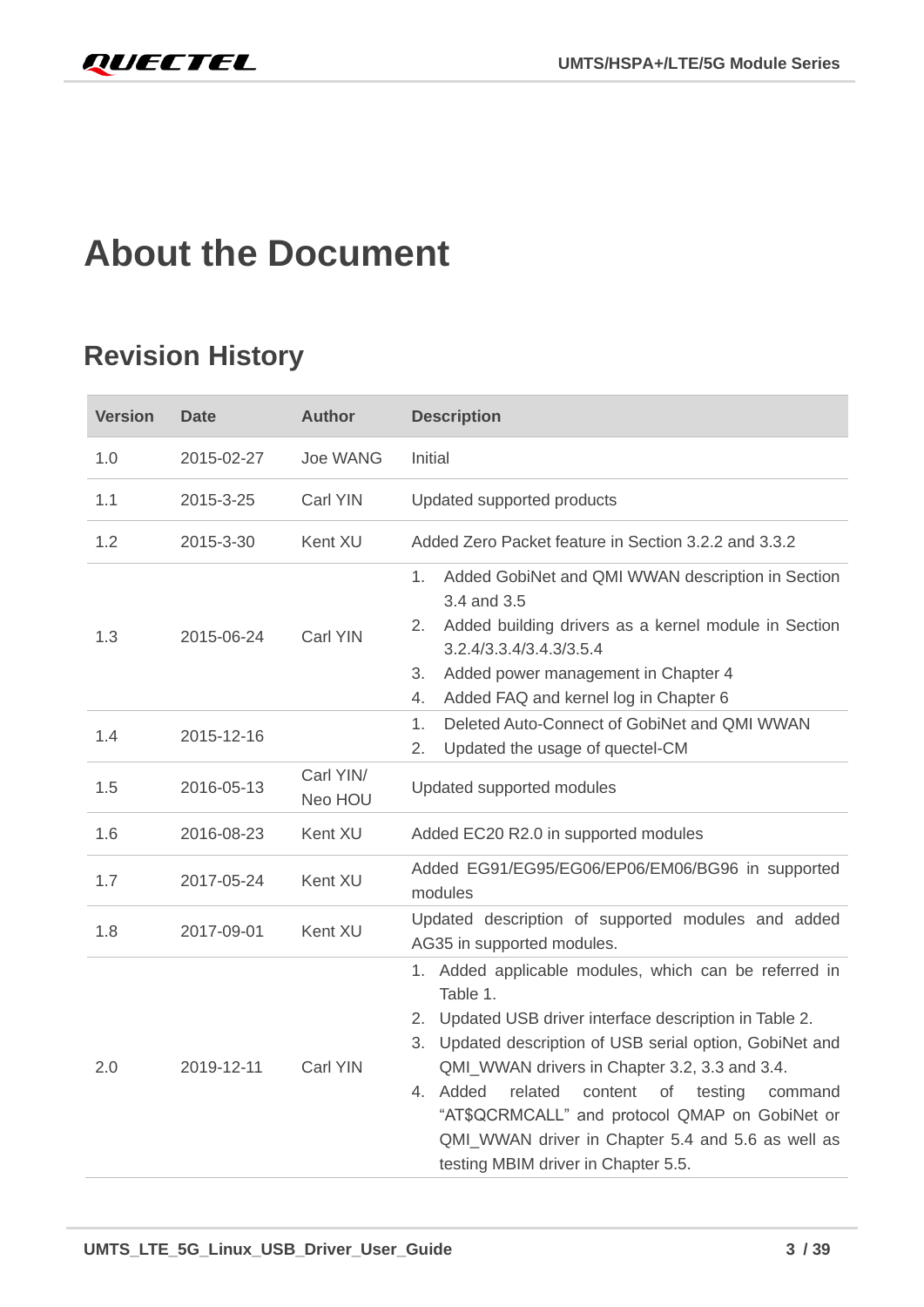

|     |            |          | 5. Added FAQs in Chapter 6.                                   |
|-----|------------|----------|---------------------------------------------------------------|
|     |            |          | Added applicable modules.<br>1.                               |
|     |            |          | 2.<br>Updated the overview of Linux USB driver (Chapter 2).   |
|     |            |          | 3.<br>Updated the steps of integrating USB serial option      |
|     |            |          | driver into the Linux operating system (Chapter 3.2).         |
|     |            |          | Updated the kernel configuration modification of<br>4.        |
|     |            |          | GobiNet driver (Chapter 3.3.2).                               |
|     |            |          | 5. Updated the kernel configuration modification of           |
|     |            |          | QMI_WWAN_Q (Chapter 3.4.2).                                   |
|     |            |          | Added the description of ACM/ECM/RNDIS/NCM/MBIM<br>6.         |
| 3.0 | 2022-03-18 | Carl YIN | drivers (Chapter 3.5).                                        |
|     |            |          | Updated the information about how to configure the<br>7.      |
|     |            |          | kernel to support PPP (Chapter 3.6).                          |
|     |            |          | 8. Added the steps of how to configure the kernel (Chapter    |
|     |            |          | $3.7$ ).                                                      |
|     |            |          | 9. Updated AT command testing (Chapter 4.1).                  |
|     |            |          | 10. Removed the description of quectel-CM (Chapter 4.3).      |
|     |            |          | 11. Added<br>information<br>the<br>about<br>how<br>to<br>test |
|     |            |          | ECM/RNDIS/NCM/MBIM drivers (Chapter 4.6).                     |
|     |            |          | 12. Updated the example (Chapter 6.1).                        |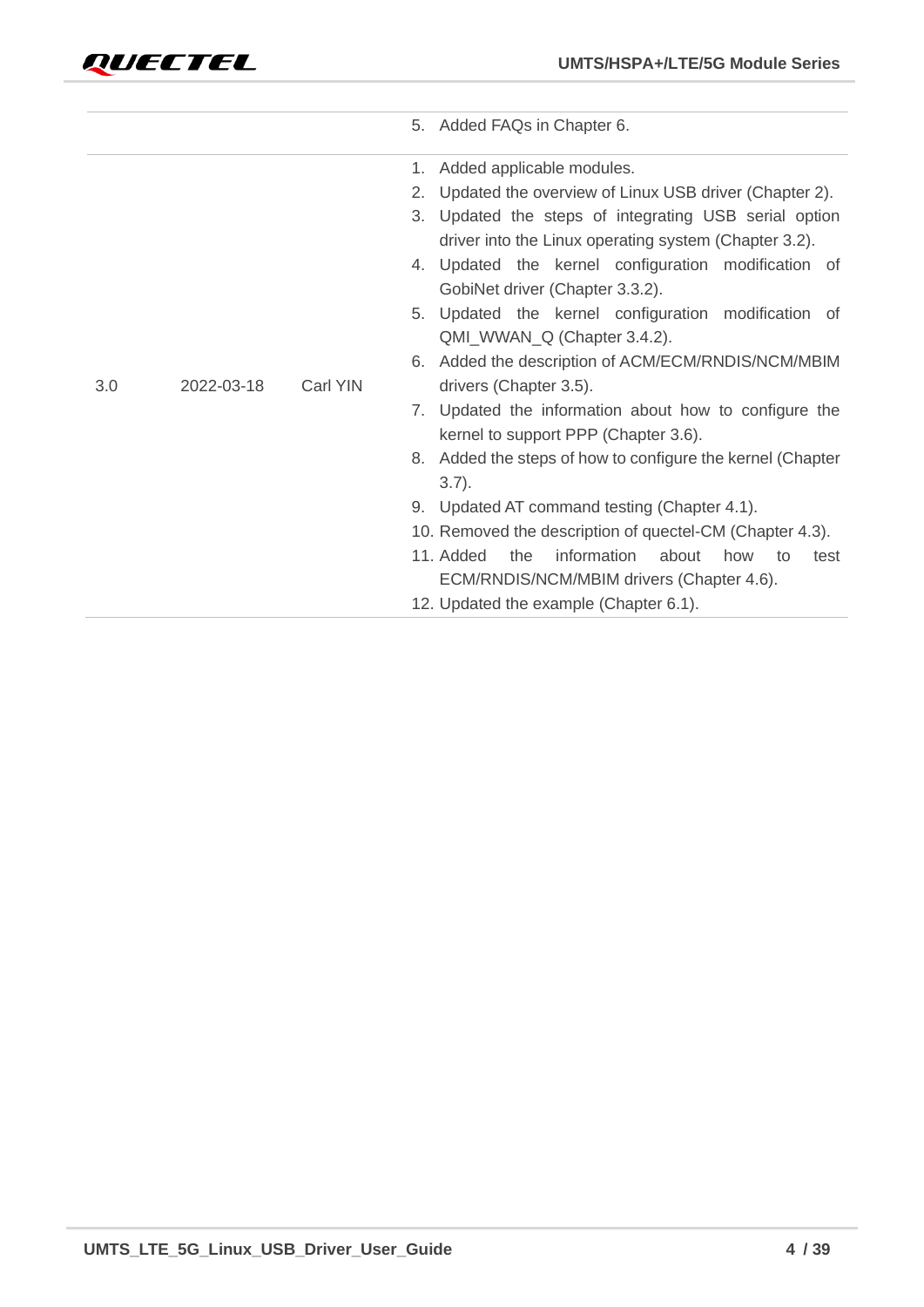# <span id="page-5-0"></span>**Contents**

| 1              |        |                                                                                 |  |
|----------------|--------|---------------------------------------------------------------------------------|--|
| $\overline{2}$ |        |                                                                                 |  |
| 3              |        |                                                                                 |  |
|                | 3.1.   |                                                                                 |  |
|                | 3.2.   |                                                                                 |  |
|                | 3.2.1. |                                                                                 |  |
|                | 3.2.2. |                                                                                 |  |
|                | 3.2.3. |                                                                                 |  |
|                | 3.2.4. |                                                                                 |  |
|                | 3.2.5. |                                                                                 |  |
|                | 3.2.6. |                                                                                 |  |
|                | 3.3.   |                                                                                 |  |
|                | 3.3.1. |                                                                                 |  |
|                | 3.3.2. |                                                                                 |  |
|                | 3.4.   |                                                                                 |  |
|                | 3.4.1. |                                                                                 |  |
|                | 3.4.2. |                                                                                 |  |
|                | 3.5.   |                                                                                 |  |
|                | 3.6.   |                                                                                 |  |
|                | 3.7.   |                                                                                 |  |
|                | 3.8.   |                                                                                 |  |
| 4              |        |                                                                                 |  |
|                | 4.1.   |                                                                                 |  |
|                | 4.2.   |                                                                                 |  |
|                | 4.3.   |                                                                                 |  |
|                | 4.4.   |                                                                                 |  |
|                | 4.5.   |                                                                                 |  |
|                | 4.6.   |                                                                                 |  |
| 5              |        |                                                                                 |  |
|                | 5.1.   |                                                                                 |  |
|                | 5.2.   |                                                                                 |  |
| 6              |        |                                                                                 |  |
|                | 6.1.   |                                                                                 |  |
|                | 6.2.   | How to Check Whether the Module Works Well with the Corresponding USB Driver 35 |  |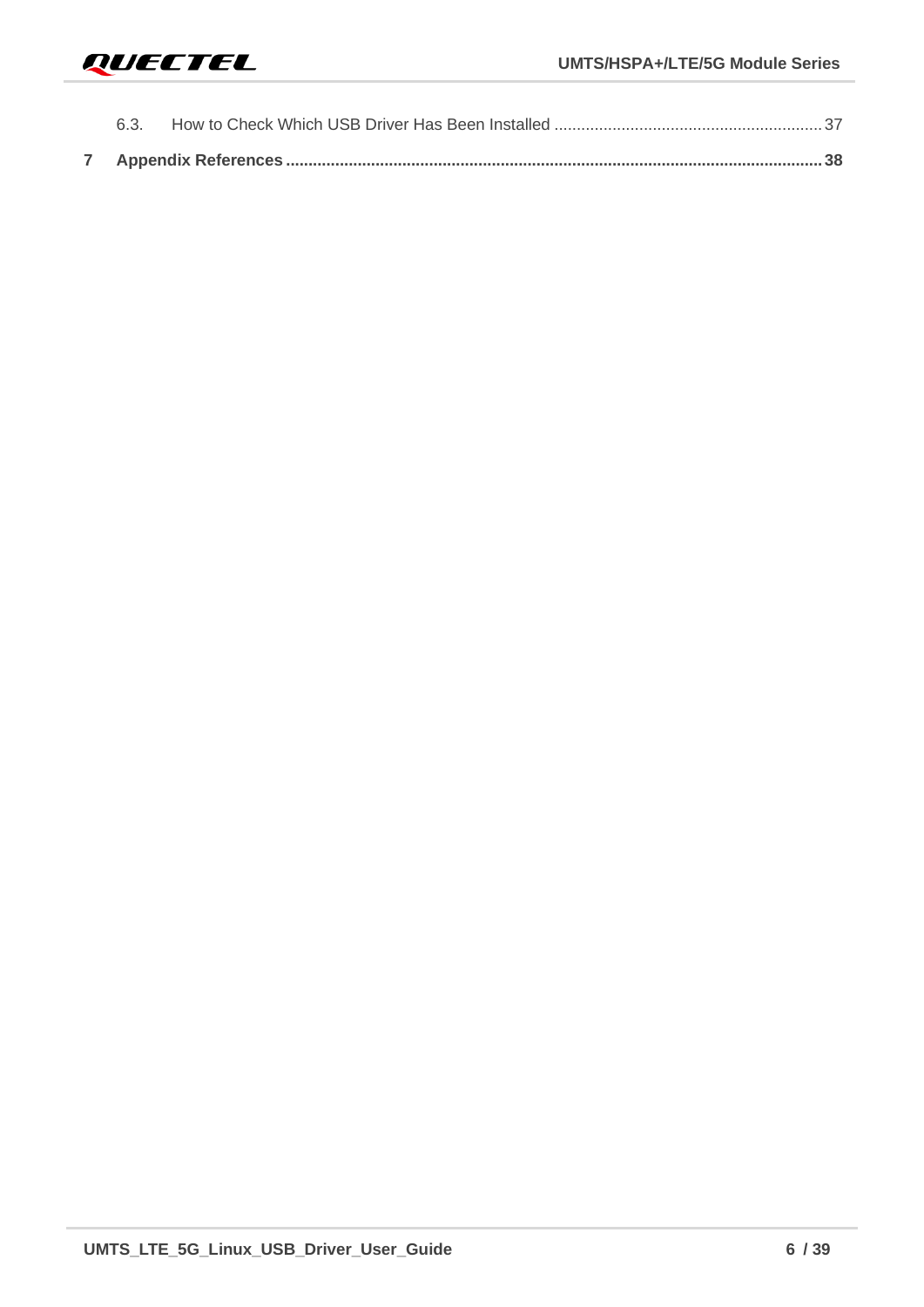

# <span id="page-7-0"></span>**Table Index**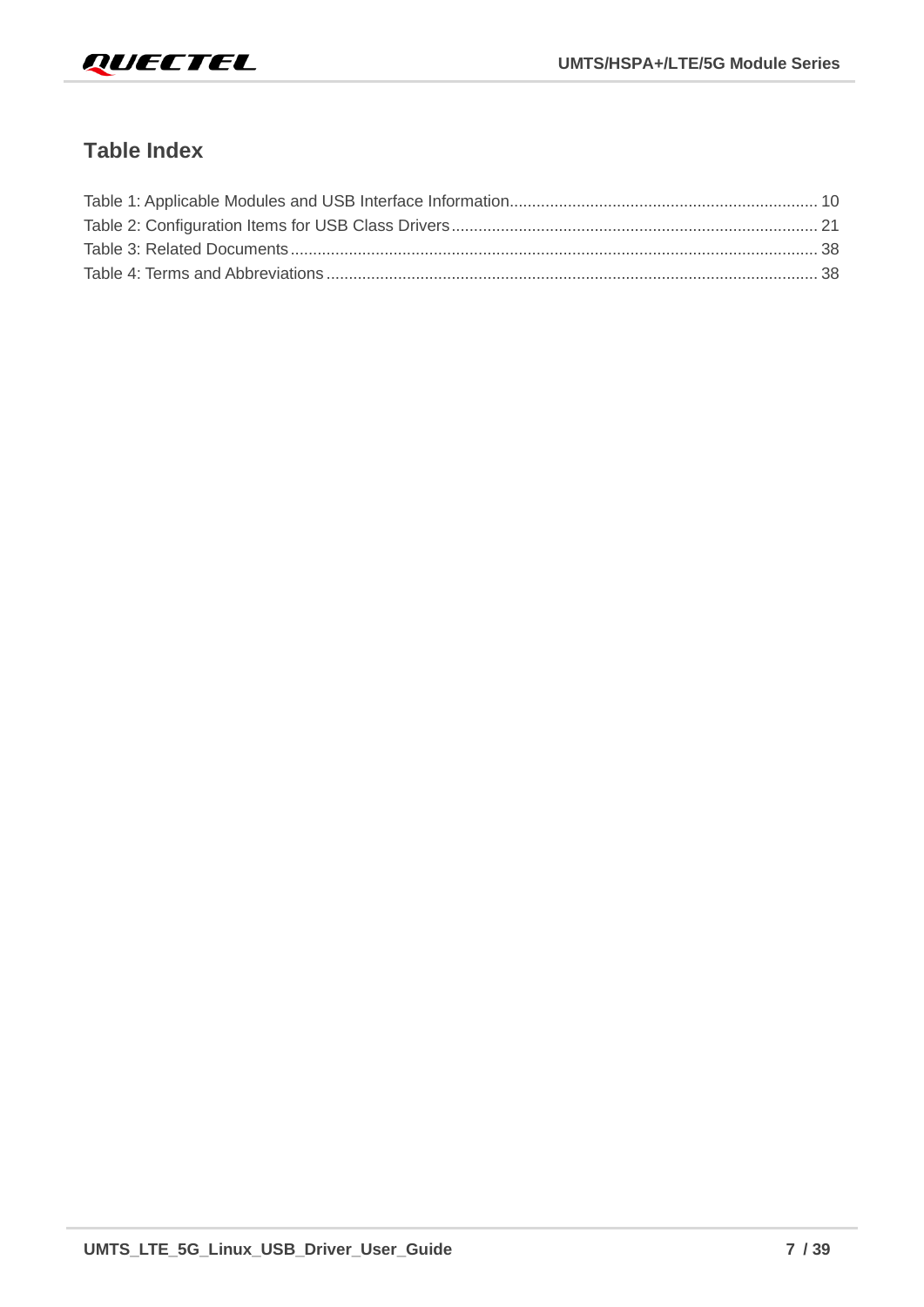

# <span id="page-8-0"></span>**Figure Index**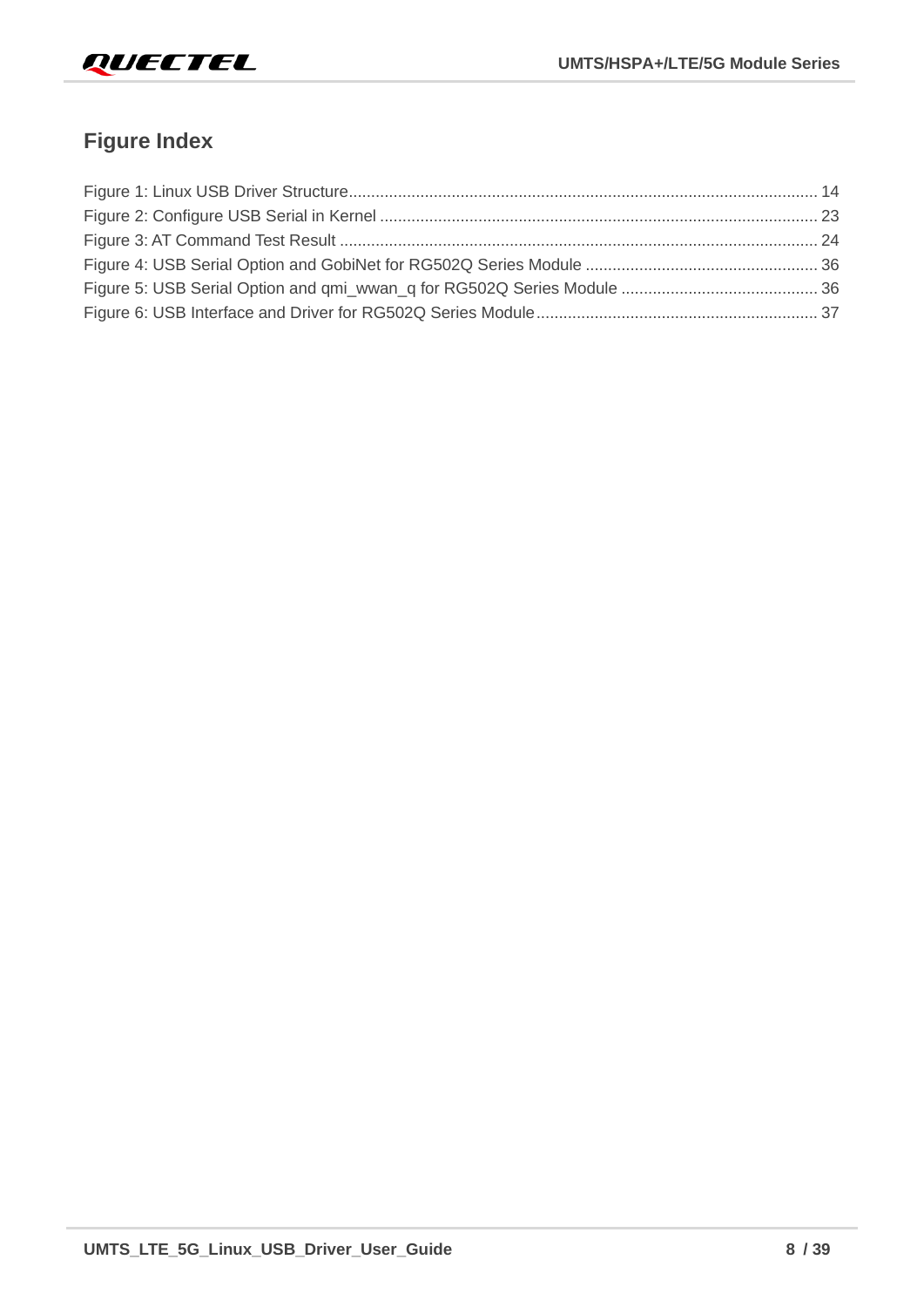<span id="page-9-0"></span>

# **1 Introduction**

This document introduces how to port the supported USB drivers for Quectel UMTS&LTE&5G modules into the Linux operating system, and how to test the module after the USB driver is integrated successfully. The USB driver includes the USB serial drivers like option and ACM, USBNet drivers like GobiNet, qmi\_wwan\_q, MBIM, NCM, RNDIS and ECM.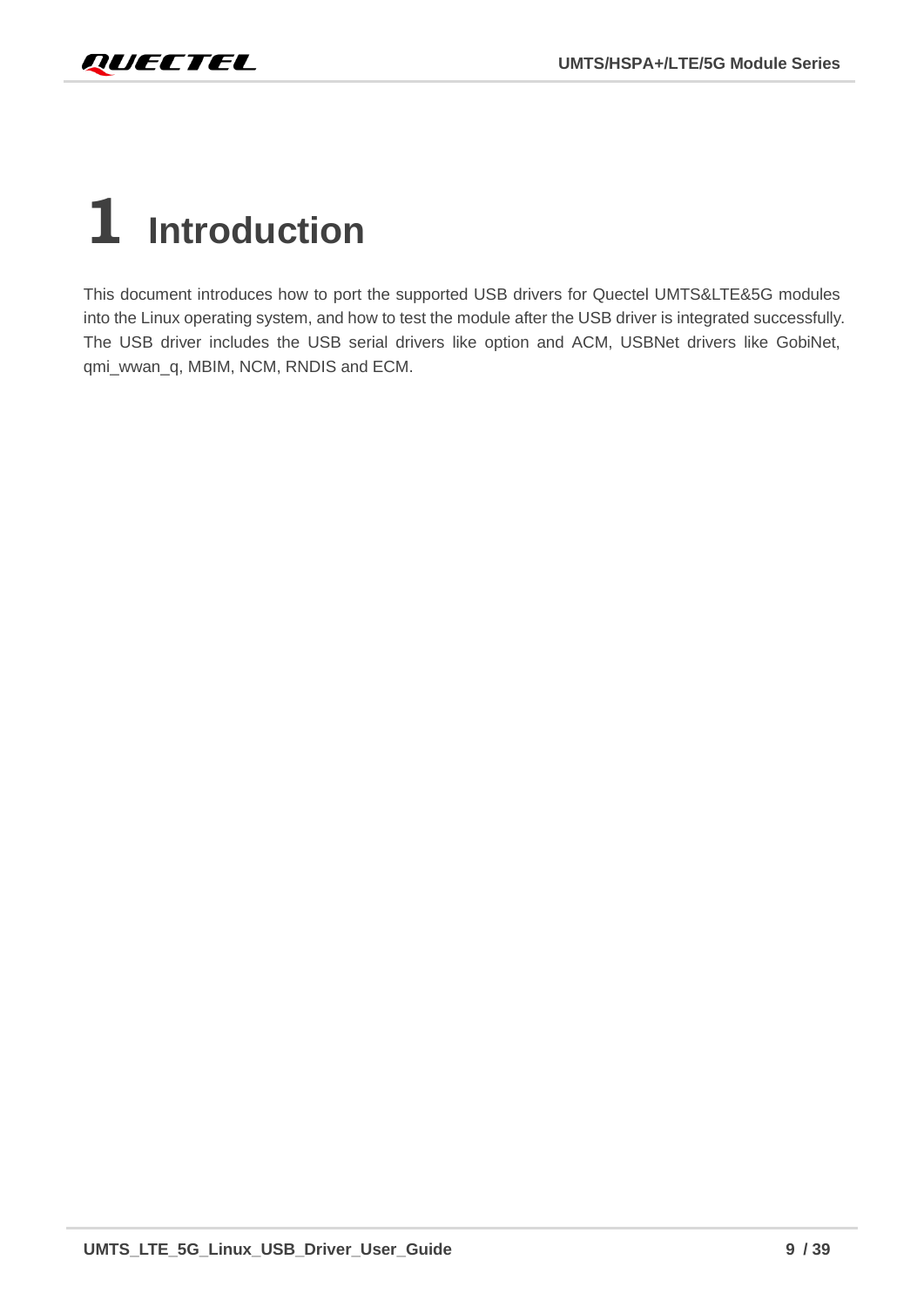# <span id="page-10-0"></span>**2 Overview of Linux USB Driver**

Quectel UMTS&LTE&5G modules are USB composite devices containing multiple USB interfaces. Each USB interface supports different functionalities, which are implemented by loading different USB interface drivers. After a driver is loaded successfully, the corresponding device node is generated, which can be used by Linux system to implement the module functionalities.

The following table describes the USB interface information of different modules in the Linux system, including USB driver, interface number, device name and interface function.

You can obtain the VID, PID and interface information corresponding to the module according to the model, and then port the USB interface driver listed in the following table.

| <b>Module's VID and</b><br><b>PID</b>                                                                  | <b>USB</b><br><b>Drivers</b>   | <b>Interface</b><br><b>Number</b> | <b>Device Names</b> | <b>Functions</b> |
|--------------------------------------------------------------------------------------------------------|--------------------------------|-----------------------------------|---------------------|------------------|
| <b>EC20-CE/</b><br>EC25 series/<br><b>EG25-G/</b><br><b>EM05 series:</b><br>VID: 0x2c7c<br>PID: 0x0125 |                                | $\overline{0}$                    | /dev/ttyUSB0        | <b>DIAG</b>      |
| EC21 series/<br><b>EG21-G:</b><br>VID: 0x2c7c<br>PID: 0x0121                                           | <b>USB</b><br>serial<br>option | 1                                 | /dev/ttyUSB1        | <b>GNSS</b>      |
| EG91 series:<br>VID: 0x2c7c<br>PID: 0x0191<br><b>EG95 series:</b>                                      |                                | 2                                 | /dev/ttyUSB2        | AT command       |

#### **Table 1: Applicable Modules and USB Interface Information**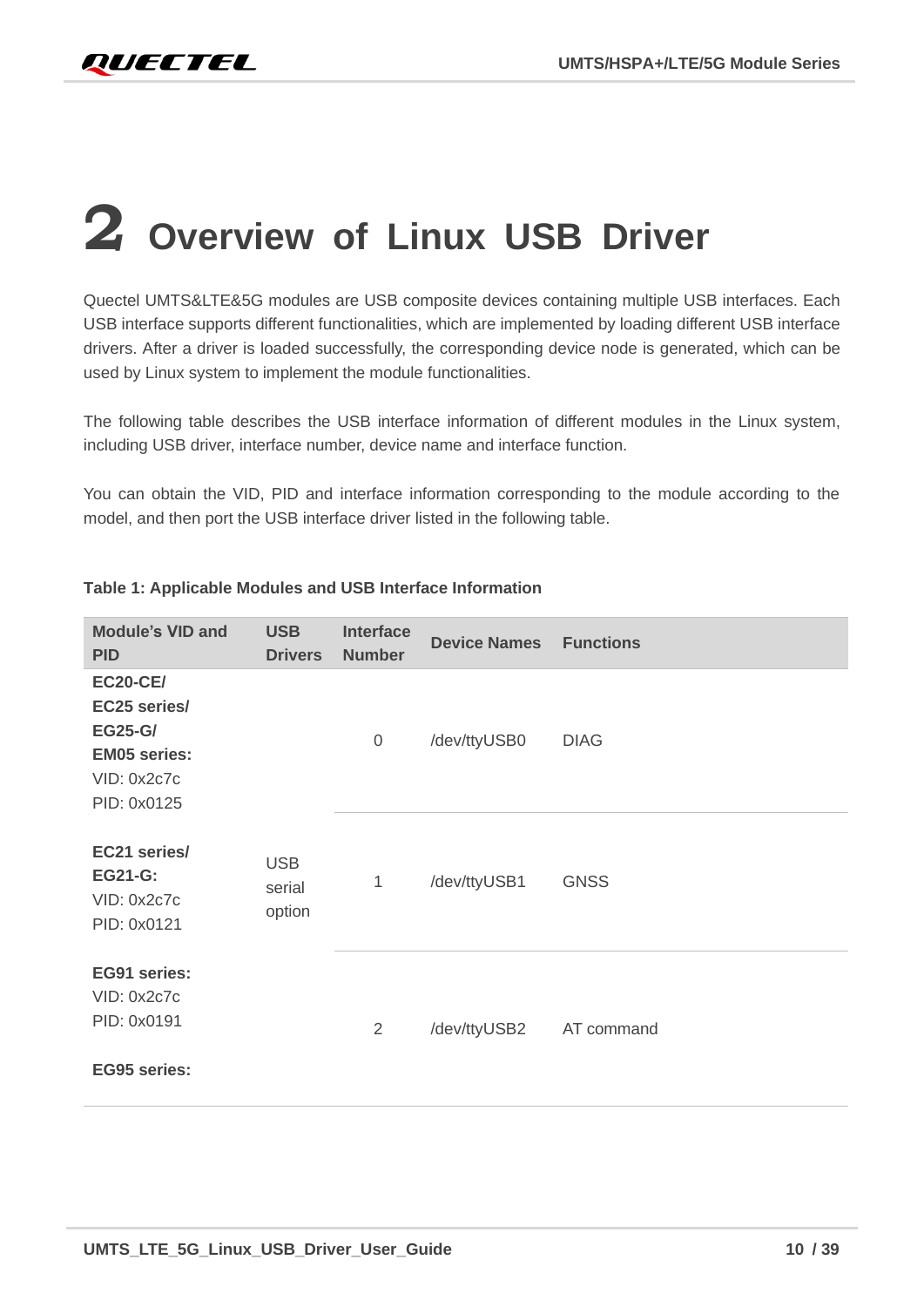| VID: 0x2c7c<br>PID: 0x0195<br><b>BG96:</b>                                                                     |                  | $\sqrt{3}$     | /dev/ttyUSB3           | Modem                                                                          |
|----------------------------------------------------------------------------------------------------------------|------------------|----------------|------------------------|--------------------------------------------------------------------------------|
| VID: 0x2c7c<br>PID: 0x0296                                                                                     |                  |                |                        |                                                                                |
| <b>AG35 series:</b><br>VID: 0x2c7c                                                                             |                  |                | usb <sub>0</sub>       | USB network adapter                                                            |
| PID: 0x0435                                                                                                    | GobiNet          | $\overline{4}$ | /dev/qcqmi0            | Configure the network card type<br>interface as RmNet by                       |
| <b>AG520R series:</b><br>VID: 0x2c7c                                                                           |                  |                |                        | AT+QCFG="usbnet",0.                                                            |
| PID: 0x0452                                                                                                    |                  |                |                        | USB network adapter                                                            |
| AG550Q series:<br>VID: 0x2c7c<br>PID: 0x0455                                                                   | qmi_ww<br>$an_q$ | 4              | wwan0<br>/dev/cdc-wdm0 | Configure the network card type<br>interface as RmNet by                       |
| EG06/EP06/EM06:<br>VID: 0x2c7c                                                                                 |                  |                |                        | AT+QCFG="usbnet",0.                                                            |
| PID: 0x0306                                                                                                    |                  |                |                        |                                                                                |
| EG065K series/<br><b>EG060K-EA/</b><br><b>EG120K series:</b><br>VID: 0x2c7c<br>PID: 0x030b                     |                  | $\overline{4}$ |                        |                                                                                |
| EG12 series/<br><b>EM12-G/</b>                                                                                 |                  |                |                        | USB network adapter                                                            |
| EG18 series:<br>VID: 0x2c7c<br>PID: 0x0512                                                                     | <b>MBIM</b>      |                | wwan0<br>/dev/cdc-wdm0 | Configure the network card type<br>interface as MBIM by<br>AT+QCFG="usbnet",2. |
| <b>EG512R-EA:</b><br><b>EM160R-GL:</b><br><b>EM120R-GL:</b><br><b>EM121R-GL:</b><br>VID: 0x2c7c<br>PID: 0x0620 |                  | 5              |                        |                                                                                |
| RG500Q series/<br>RM500Q series/                                                                               |                  |                |                        |                                                                                |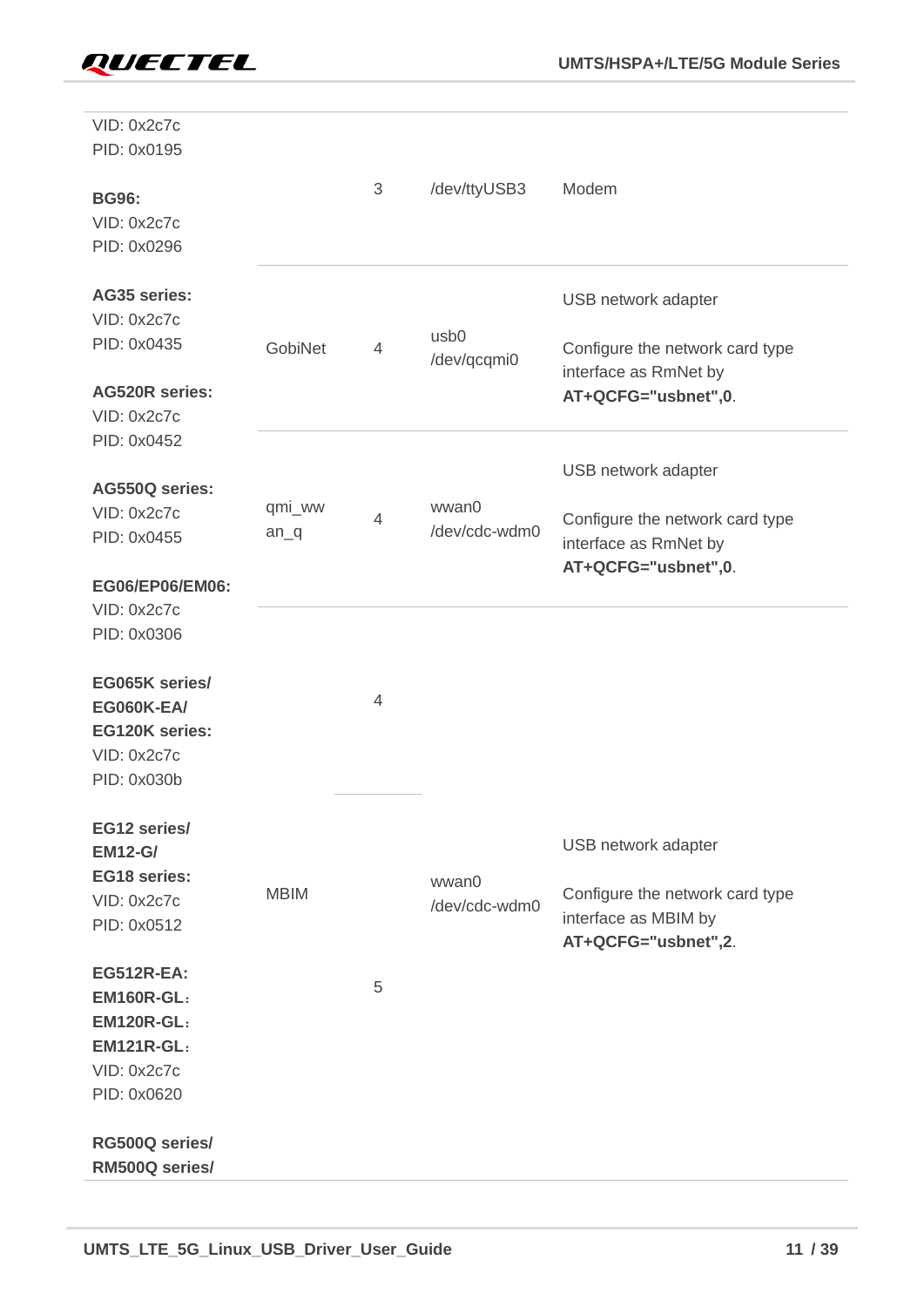

| <b>RG501Q-EU/</b><br>RG502Q series/<br><b>RM502Q-AE/</b><br><b>RM505Q-AE/</b><br><b>RM510Q-GL:</b><br>VID: 0x2c7c<br>PID: 0x0800 |                                |                  |                  |                                                                                                                                                                        |
|----------------------------------------------------------------------------------------------------------------------------------|--------------------------------|------------------|------------------|------------------------------------------------------------------------------------------------------------------------------------------------------------------------|
|                                                                                                                                  |                                | $\boldsymbol{0}$ | /dev/ttyUSB0     | <b>DIAG</b>                                                                                                                                                            |
|                                                                                                                                  |                                | 1                | /dev/ttyUSB1     | <b>GNSS</b>                                                                                                                                                            |
|                                                                                                                                  |                                | $\overline{2}$   | /dev/ttyUSB2     | Modem                                                                                                                                                                  |
| <b>BG95 series/</b><br><b>BG77/</b><br><b>BG600L-M3:</b><br>VID: 0x2c7c<br>PID: 0x0700                                           | <b>USB</b><br>serial<br>option | $\overline{4}$   | /dev/ttyUSB3     | Configure USB composition as<br>modem interface mode by<br>AT+QCFGEXT="usbnet","modem".<br>Correspond to Modem USB<br>combination: USB DIAG + GNSS +<br>Modem + Modem. |
|                                                                                                                                  |                                | $\mathfrak{S}$   |                  | Configure USB composition as ECM                                                                                                                                       |
|                                                                                                                                  | <b>ECM</b>                     | 4                | usb <sub>0</sub> | interface mode by<br>AT+QCFGEXT="usbnet","ecm".<br>Correspond to ECM USB combination:                                                                                  |
| EC200S series/<br><b>EG915N-EU:</b>                                                                                              |                                | $\mathbf 0$      |                  | USB DIAG + GNSS + Modem + ECM.<br>Configure the network card type<br>interface as ECM by                                                                               |
| VID: 0x2c7c<br>PID: 0x6002                                                                                                       | ECM/<br><b>RNDIS</b>           |                  | usb <sub>0</sub> | AT+QCFG="usbnet",1.                                                                                                                                                    |
| <b>EC200T series:</b><br>VID: 0x2c7c                                                                                             |                                | 1                |                  | Configure the network card type<br>interface as RNDIS by<br>AT+QCFG="usbnet",3.                                                                                        |
| PID: 0x6026                                                                                                                      |                                | $\overline{2}$   | /dev/ttyUSB0     | <b>DIAG</b>                                                                                                                                                            |
| <b>UC200T series:</b>                                                                                                            |                                | $\mathfrak{S}$   | /dev/ttyUSB1     | AT command                                                                                                                                                             |
| VID: 0x02c7c<br>PID: 0x6120                                                                                                      | <b>USB</b>                     |                  |                  |                                                                                                                                                                        |
| <b>EC200A series:</b><br>VID: 0x02c7c<br>PID: 0x6005                                                                             | serial<br>option               | 4                | /dev/ttyUSB2     | Modem                                                                                                                                                                  |
| <b>UC200A-GL:</b><br>VID: 0x02c7c                                                                                                |                                |                  |                  |                                                                                                                                                                        |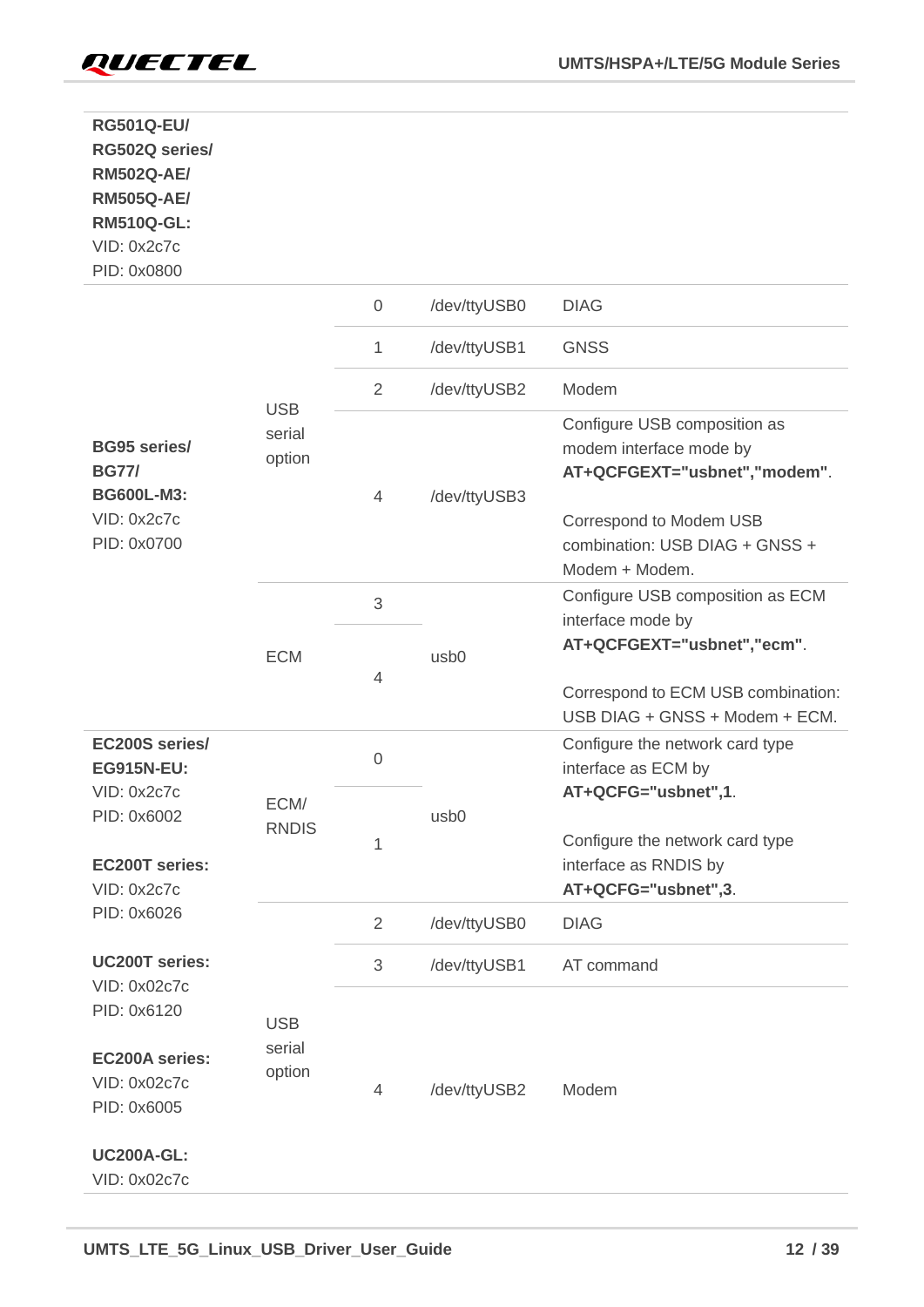

PID: 0x6006

#### **EG912Y series:**

### VID: 0x02c7c

PID: 0x6001

|                               |              | $\mathbf 0$    |                  | Configure the network card type<br>interface as ECM by                          |
|-------------------------------|--------------|----------------|------------------|---------------------------------------------------------------------------------|
|                               | ECM/         | 1              | usb <sub>0</sub> | AT+QCFG="usbnet",1.                                                             |
|                               | <b>RNDIS</b> |                |                  | Configure the network card type<br>interface as RNDIS by<br>AT+QCFG="usbnet",3. |
| EC200U series/                |              | 2              | /dev/ttyUSB0     | AT command                                                                      |
| EG915U series:<br>VID: 0x2c7c |              | 3              | /dev/ttyUSB1     | <b>DIAG</b>                                                                     |
| PID: 0x0901                   | <b>USB</b>   | $\overline{4}$ | /dev/ttyUSB2     | <b>MOS</b>                                                                      |
|                               | serial       | 5              | /dev/ttyUSB3     | CP log                                                                          |
|                               | option       | 6              | /dev/ttyUSB4     | AP log                                                                          |
|                               |              | $\overline{7}$ | /dev/ttyUSB5     | Modem                                                                           |
|                               |              | 8              | /dev/ttyUSB6     | <b>GNSS</b>                                                                     |

#### **NOTE**

- 1. GobiNet and qmi\_wwan\_q can be ported simultaneously for Linux operating system, but only one of them can work at a time. i.e. if GobiNet is loaded, qmi\_wwan\_q cannot be loaded and vice versa.
- 2. The device name of current module is not fixed. If no other USB serial device is connected to user's system, the device name of current module starts from /dev/ttyUSB0 as shown above; If another USB serial device is connected to the user's system, the device name of current module is determined by the number of device nodes generated by the USB serial device. For example, if an USB serial device is connected to user's system and generates one device node, /dev/ttyUSB0 is occupied by USB serial device, then the device name of current module starts from /dev/ttyUSB1.
- 3. For detailed information of **AT+QCFG**, see *document [\[2\]](#page-38-1)*.
- 4. For detailed information of **AT+QCFGEXT**, see *document [\[3\]](#page-38-2)*.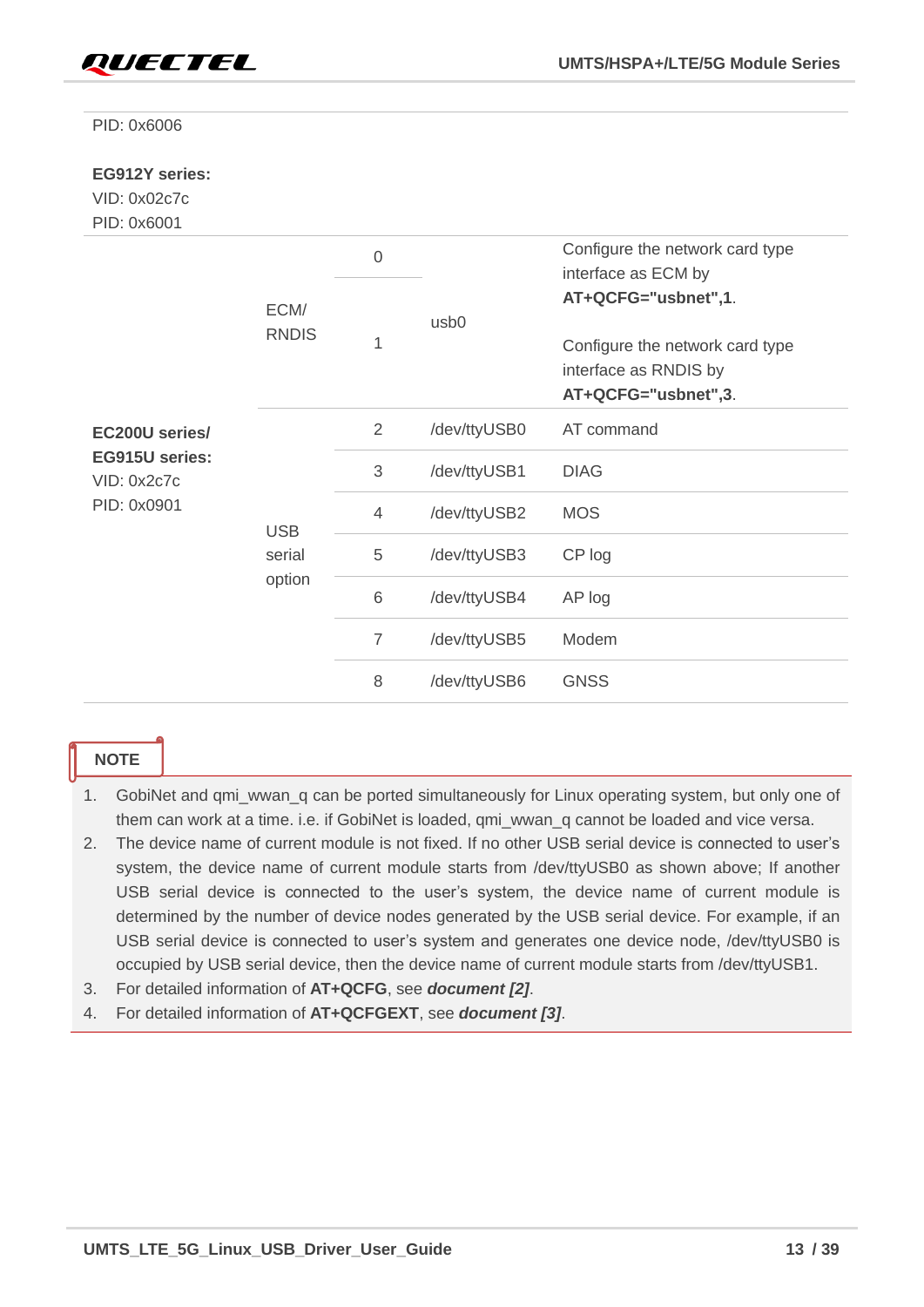# <span id="page-14-0"></span>**3 System Setup**

This chapter describes the general structure of the USB stack in Linux and how to use, compile and load the USB drivers.

# <span id="page-14-1"></span>**3.1. Linux USB Driver Structure**

USB is a kind of hierarchical bus structure. The data transmission between USB devices and the host is realized by the USB controller. The following figure illustrates the structure of the Linux USB driver. Linux USB host driver comprises three parts: USB host controller driver, USB core and USB device drivers.



**Figure 1: Linux USB Driver Structure**

<span id="page-14-2"></span>USB host controller driver, the bottom of the hierarchical structure, is a USB driver which interacts directly with the hardware.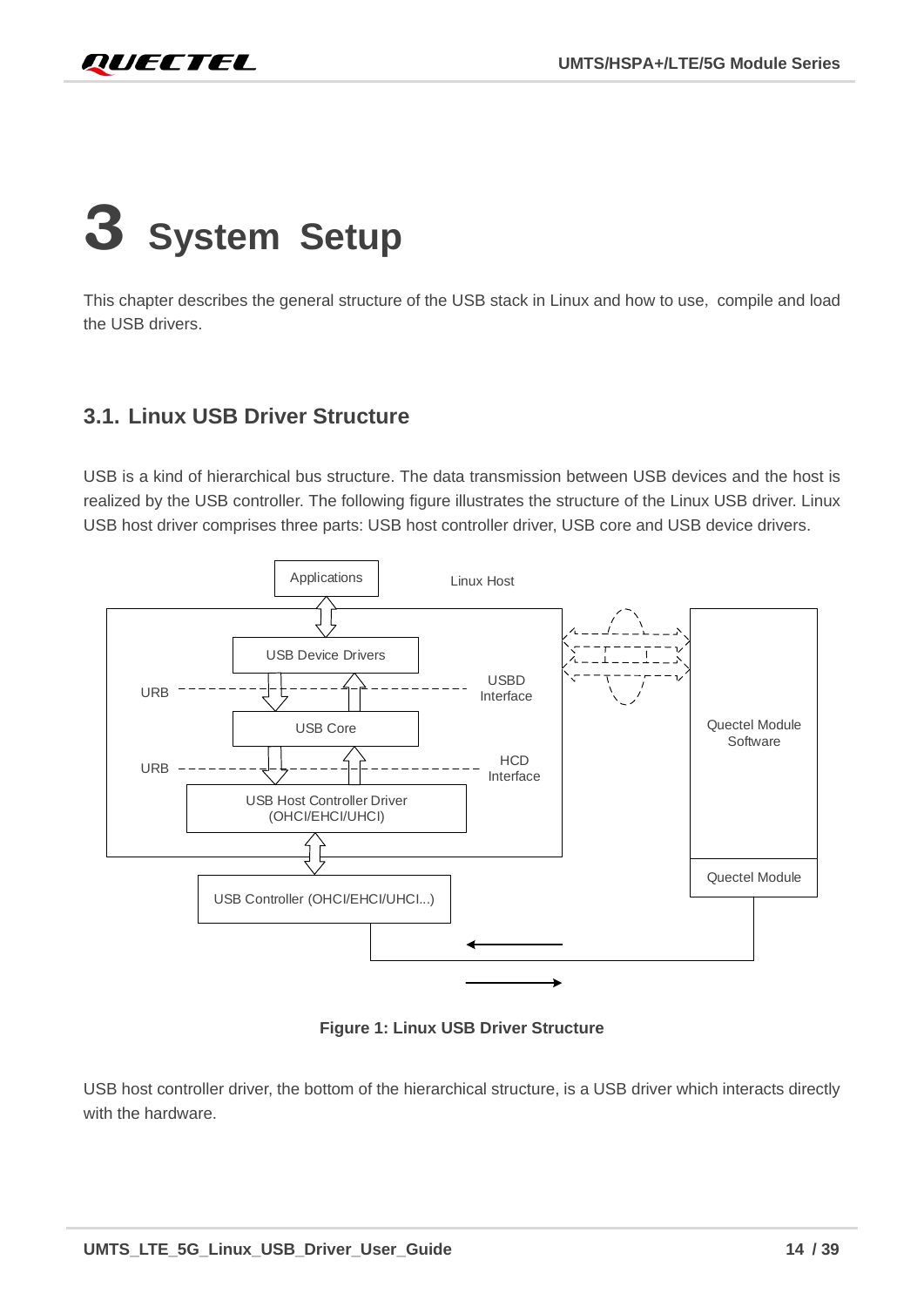USB core, the core of the whole USB host driver, is used for the management of USB bus, USB bus devices, and USB bus bandwidth; it provides the interfaces for USB device drivers, through which the applications can access the USB system files.

USB device drivers interact with the applications and provide the interfaces for accessing the specific USB devices.

# <span id="page-15-0"></span>**3.2. USB Serial Option Driver**

When the USB serial option driver has been installed in the module, the device files named as *ttyUSB0, ttyUSB1, ttyUSB2* and so on are created in directory */dev*.

The following chapters show how to port USB serial option driver into the Linux operating system.

#### <span id="page-15-1"></span>**3.2.1. Add VID and PID**

In order to recognize the module, add the module's VID and PID information as below to the file *[KERNEL]/drivers/usb/serial/option.c* and the corresponding VID and PID can be obtained in *Table 1*.

Taking EC25 series as an example:

```
static const struct usb device id option ids[] = {#if 1 //Added by Quectel
    { USB_DEVICE(0x2C7C, 0x0125) }, 
#endif
```
#### <span id="page-15-2"></span>**3.2.2. Use USBNet Driver**

The configuration in *Chapter [3.2.1](#page-15-1)* makes all the USB interfaces of the module attach to USB serial option driver, which causes the USBNet driver interfaces cannot work. You can add the following statements to prevent USBNet driver interfaces attaching to USB serial option driver.

⚫ For Linux kernel version higher than 2.6.30, you can add the following statements to the file *[KERNEL]/drivers/usb/serial/option.c*.

```
static int option_probe(struct usb_serial *serial, const struct usb_device_id *id) {
    struct usb_wwan_intf_private *data;
    ……
#if 1 //Added by Quectel
        if (serial->dev->descriptor.idVendor == cpu_to_le16(0x2C7C)) {
                   __u16 idProduct = le16_to_cpu(serial->dev->descriptor.idProduct);
```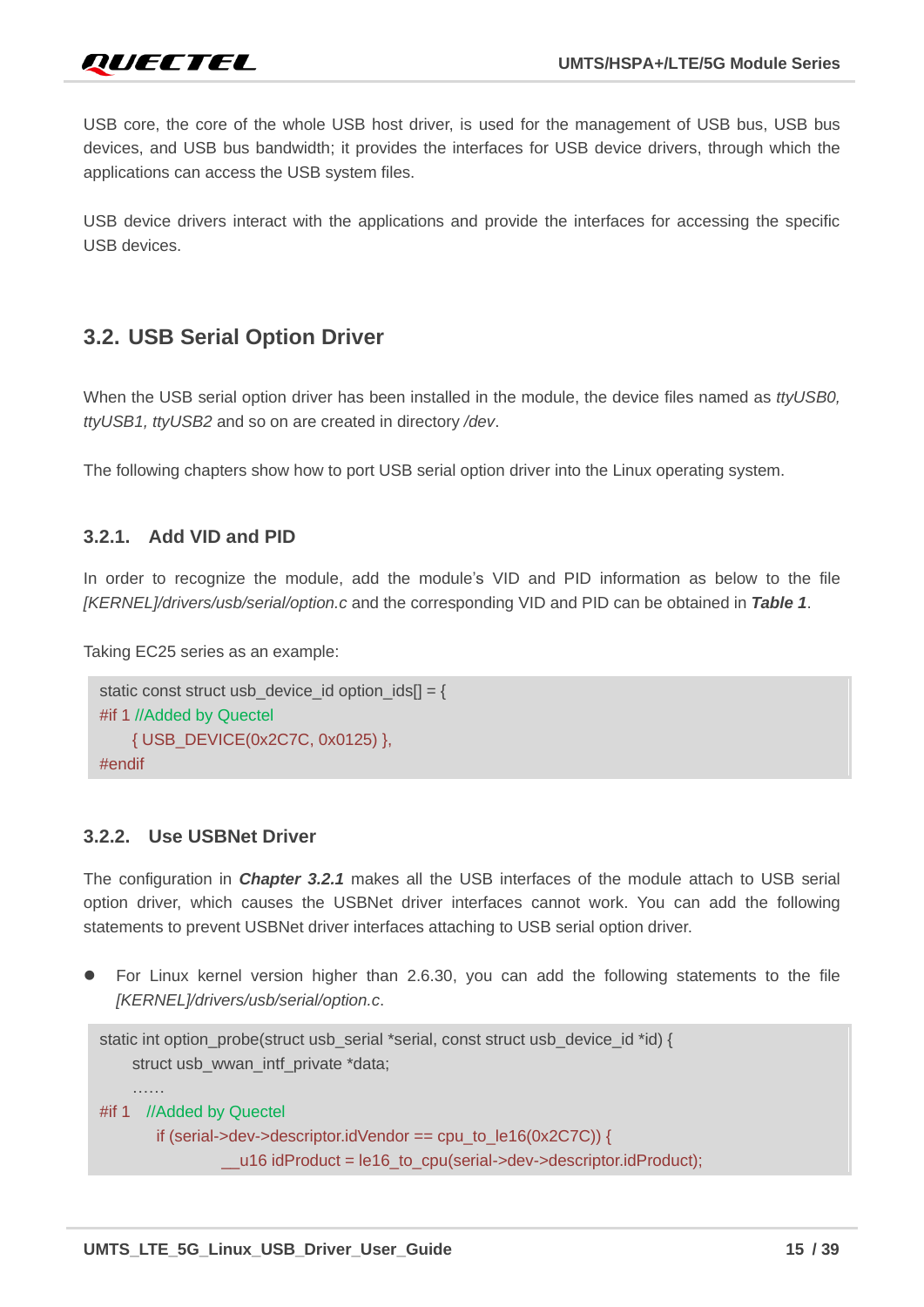```
struct usb_interface_descriptor *intf = &serial->interface->cur_altsetting->desc;
                 if (intf->bInterfaceClass != 0xFF || intf->bInterfaceSubClass == 0x42) {
                          //ECM, RNDIS, NCM, MBIM, ACM, UAC, ADB
                          return -ENODEV;
 }
                 if ((idProduct&0xF000) == 0x0000) {
                          //MDM interface 4 is QMI
                          if (intf->bInterfaceNumber == 4 && intf->bNumEndpoints == 3
                                   && intf->bInterfaceSubClass == 0xFF && intf->bInterfaceProtocol 
== 0xFF)
                                   return -ENODEV;
 }
\{1, 2, \ldots, n\}#endif
    /* Store device id so we can use it during attach. */
    usb set serial data(serial, (void *)id);
    return 0;
}
```
⚫ For Linux kernel version lower than 2.6.31, you can add the following statements to the file *[KERNEL]/drivers/usb/serial/option.c*.

```
static int option_startup(struct usb_serial *serial)
{
……
    dbg("%s", __func__);
#if 1 //Added by Quectel
       if (serial->dev->descriptor.idVendor == cpu_to_le16(0x2C7C)) {
                 u16 idProduct = le16 to cpu(serial->dev->descriptor.idProduct);
                struct usb_interface_descriptor *intf = &serial->interface->cur_altsetting->desc;
                 if (intf->bInterfaceClass != 0xFF || intf->bInterfaceSubClass == 0x42) {
                         //ECM, RNDIS, NCM, MBIM, ACM, UAC, ADB
                         return -ENODEV;
 }
                 if ((idProduct&0xF000) == 0x0000) {
                         //MDM interface 4 is QMI
                          if (intf->bInterfaceNumber == 4 && intf->bNumEndpoints == 3
                                  && intf->bInterfaceSubClass == 0xFF && intf->bInterfaceProtocol 
== 0xFF)
                                  return -ENODEV;
```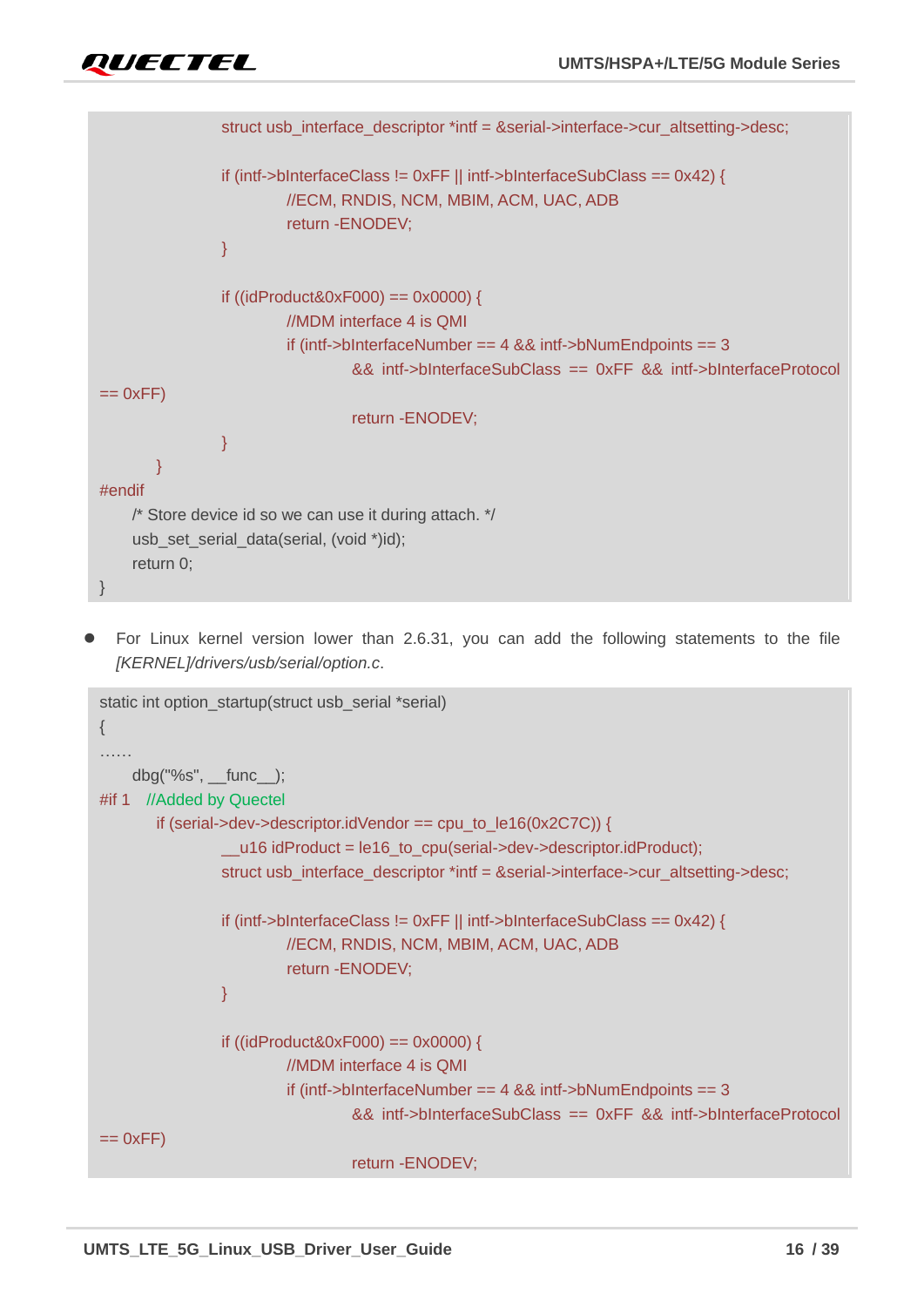



#### <span id="page-17-0"></span>**3.2.3. Modify Kernel Configuration**

You need to enable the following configuration items. See *Chapter [3.7](#page-22-1)* for how to configure kernel.

CONFIG\_USB\_SERIAL CONFIG\_USB\_SERIAL\_WWAN CONFIG\_USB\_SERIAL\_OPTION

#### <span id="page-17-1"></span>**3.2.4. Add the Zero Packet Mechanism**

As required by the USB protocol, the mechanism for processing zero packets needs to be added during bulk-out transmission by adding the following statements.

⚫ For Linux kernel version higher than 2.6.34, you need to add the following statements to the file *[KERNEL]/drivers/usb/serial/usb\_wwan.c*.

```
static struct urb *usb_wwan_setup_urb(struct usb_serial *serial, int endpoint,
                          int dir, void *ctx, char *buf, int len,void (*callback) (struct urb *))
{
……
    usb_fill_bulk_urb(urb, serial->dev,
                usb_sndbulkpipe(serial->dev, endpoint) | dir,
                buf, len, callback, ctx);
    #if 1 //Added by Quectel for zero packet
    if (dir == USB DIR OUT) {
         struct usb_device_descriptor *desc = &serial->dev->descriptor;
         if (desc->idVendor == cpu_to_le16(0x2C7C))
             urb->transfer_flags |= URB_ZERO_PACKET;
    }
    #endif
    return urb;
}
```
⚫ For Linux kernel version lower than 2.6.35, you need to add the following statements to the file *[KERNEL]/drivers/usb/serial/option.c*.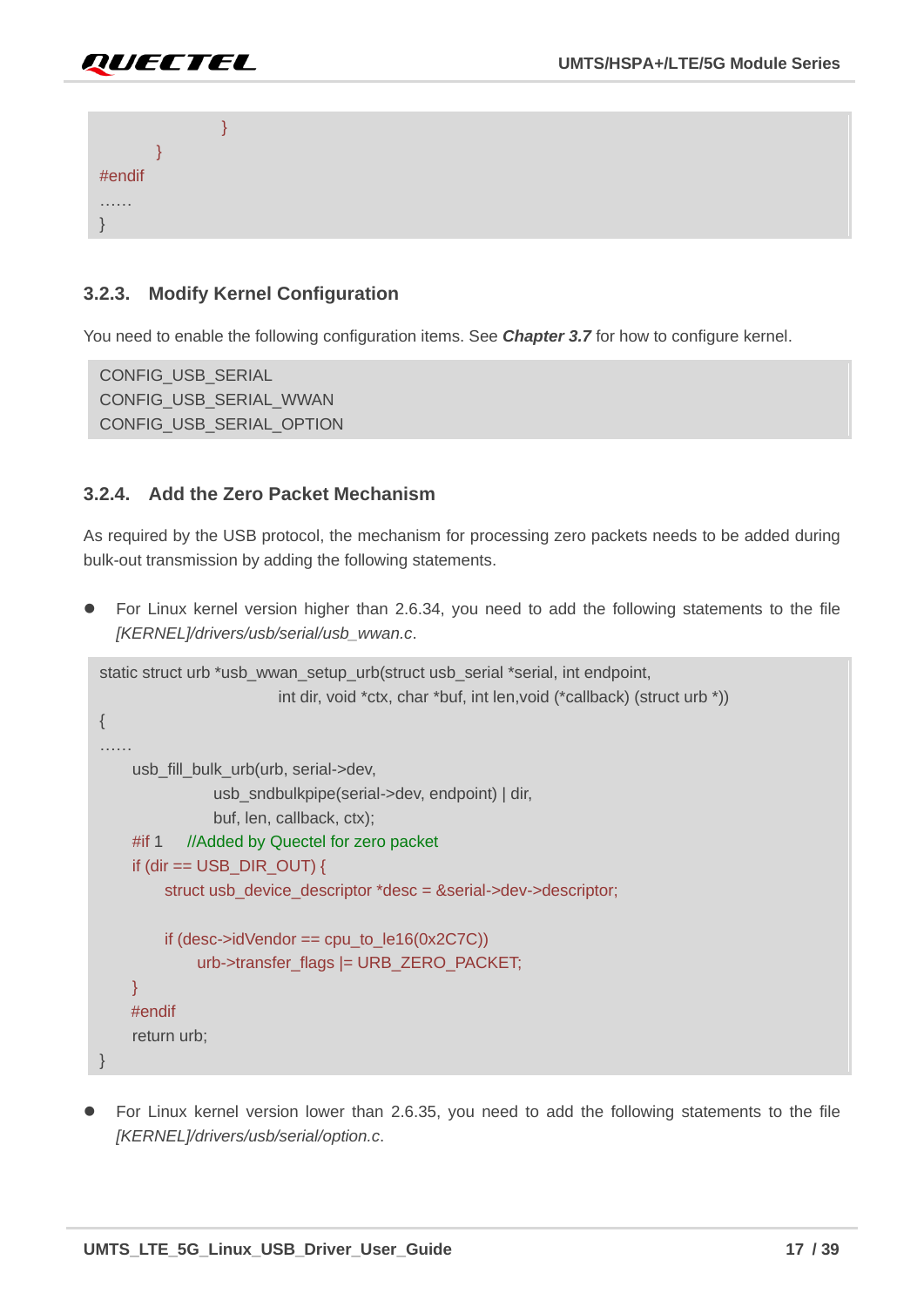```
/* Helper functions used by option_setup_urbs */
static struct urb *option_setup_urb(struct usb_serial *serial, int endpoint,
         int dir, void *ctx, char *buf, int len,
         void (*callback)(struct urb *))
{
……
    usb_fill_bulk_urb(urb, serial->dev,
                usb_sndbulkpipe(serial->dev, endpoint) | dir,
               buf, len, callback, ctx);
    #if 1 //Added by Quectel for zero packet
    if (dir == USB_DIR_OUT) {
         struct usb_device_descriptor *desc = &serial->dev->descriptor;
         if (desc-)idVendor == cpu_to_le16(0x2C7C))
             urb->transfer_flags |= URB_ZERO_PACKET;
    #endif
    return urb;
}
```
### <span id="page-18-0"></span>**3.2.5. Add Reset-resume Mechanism**

If power loss or reset occurs to some USB host controllers/USB hubs when MCU enters the Suspend/Sleep mode, and they cannot be used for USB resume after MCU exits from the Suspend/Sleep mode. The reset-resume mechanism needs to be enabled by adding the following statements.

⚫ For Linux kernel version higher than 3.4, you need to add the following statements to the file *[KERNEL]/drivers/usb/serial/option.c*.

```
static struct usb_serial_driver option_1port_device = {
………
#ifdef CONFIG_PM
   suspend = usb_wwan_suspend,resume = usb wwan resume,
#if 1 //Added by Quectel
   .reset_resume = usb_wwan_resume,
#endif
#endif
};
```
⚫ For Linux kernel version lower than 3.5, you need to add the following statements to the file *[KERNEL]/drivers/usb/serial/usb-serial.c*.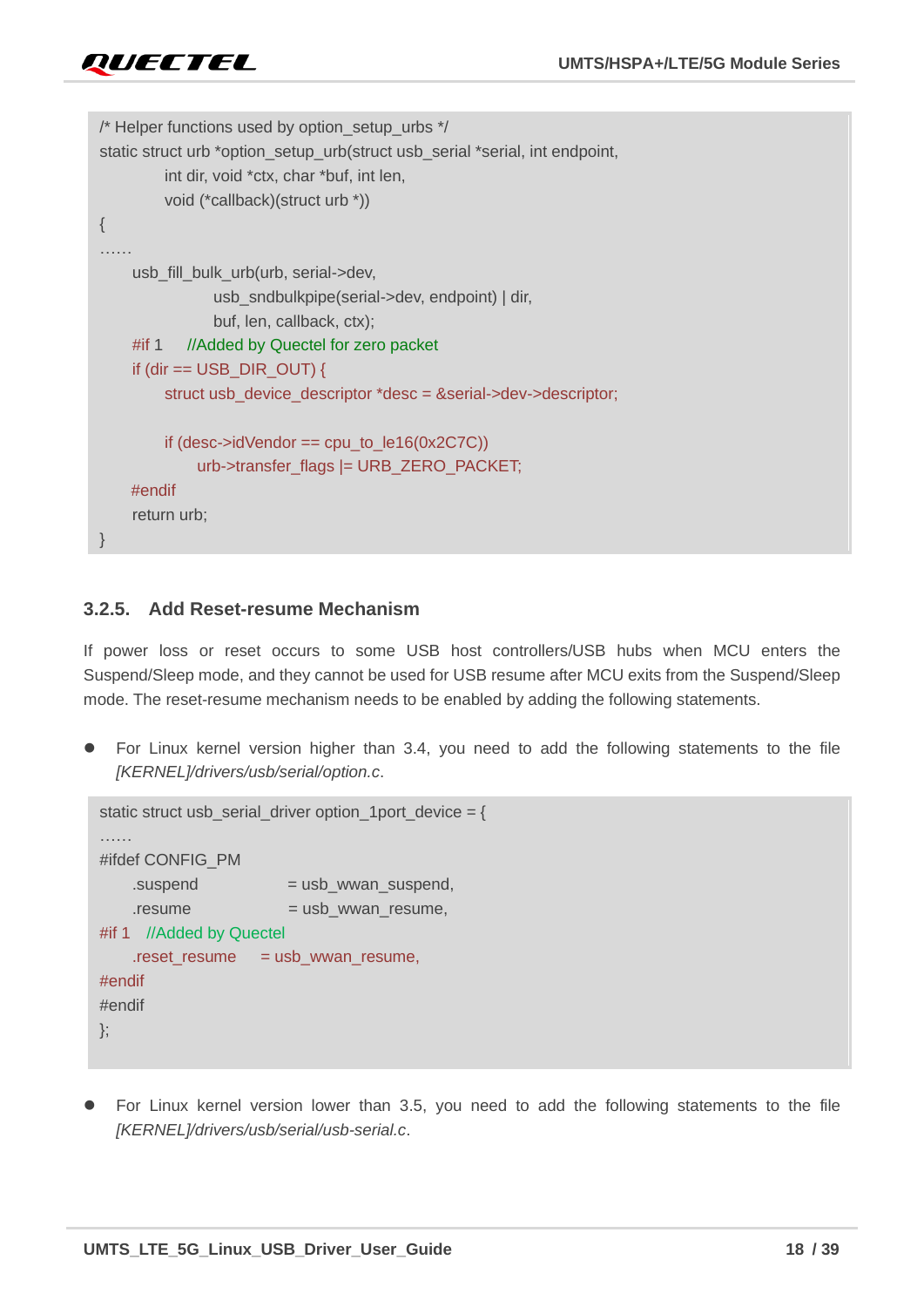```
/* Driver structure we register with the USB core */
static struct usb_driver usb_serial_driver = {} .name = "usbserial",
        \text{probe} = usb serial probe.
         .disconnect = usb_serial_disconnect,
        suspend = usb serial suspend,
         .resume = usb_serial_resume,
#if 1 //Added by Quectel
        .reset resume = usb serial resume,
#endif
        .no dynamic id = 1,
         .supports_autosuspend = 1,
};
```
#### <span id="page-19-0"></span>**3.2.6. Increase the Quantity and Capacity of the Bulk Out URBs**

For Linux kernel version lower than 2.6.29, the quantity and capacity of the bulk out URBs need to be increased to get faster uplink speed by adding the following statements to the file *[KERNEL]/drivers/usb/serial/option.c*.

```
#define N_IN_URB 4
#define N_OUT_URB 4 //Increase the quantity of the bulk out URBs to 4.
#define IN_BUFLEN 4096
#define OUT_BUFLEN 4096 //Increase the capacity of the bulk out URBs to 128.
```
# <span id="page-19-1"></span>**3.3. GobiNet Driver**

When the GobiNet driver has been installed in the module, a network device and a QMI channel are created. The network device is named as *ethX* (*usbX* if the kernel version is 2.6.39 or lower) and the QMI channel is */dev/qcqmiX*. The network device is used for data transmission, and QMI channel is used for QMI message interaction.

The following chapters explain how to port the GobiNet driver into the Linux operating system.

#### <span id="page-19-2"></span>**3.3.1. Modify Source Codes of the Driver**

The GobiNet driver is provided by Quectel in the form of the source file containing source codes. The source file should be copied to *[KERNEL]/drivers/net/usb/* (or *[KERNEL]/drivers/usb/net/* if the kernel version is lower than 2.6.22).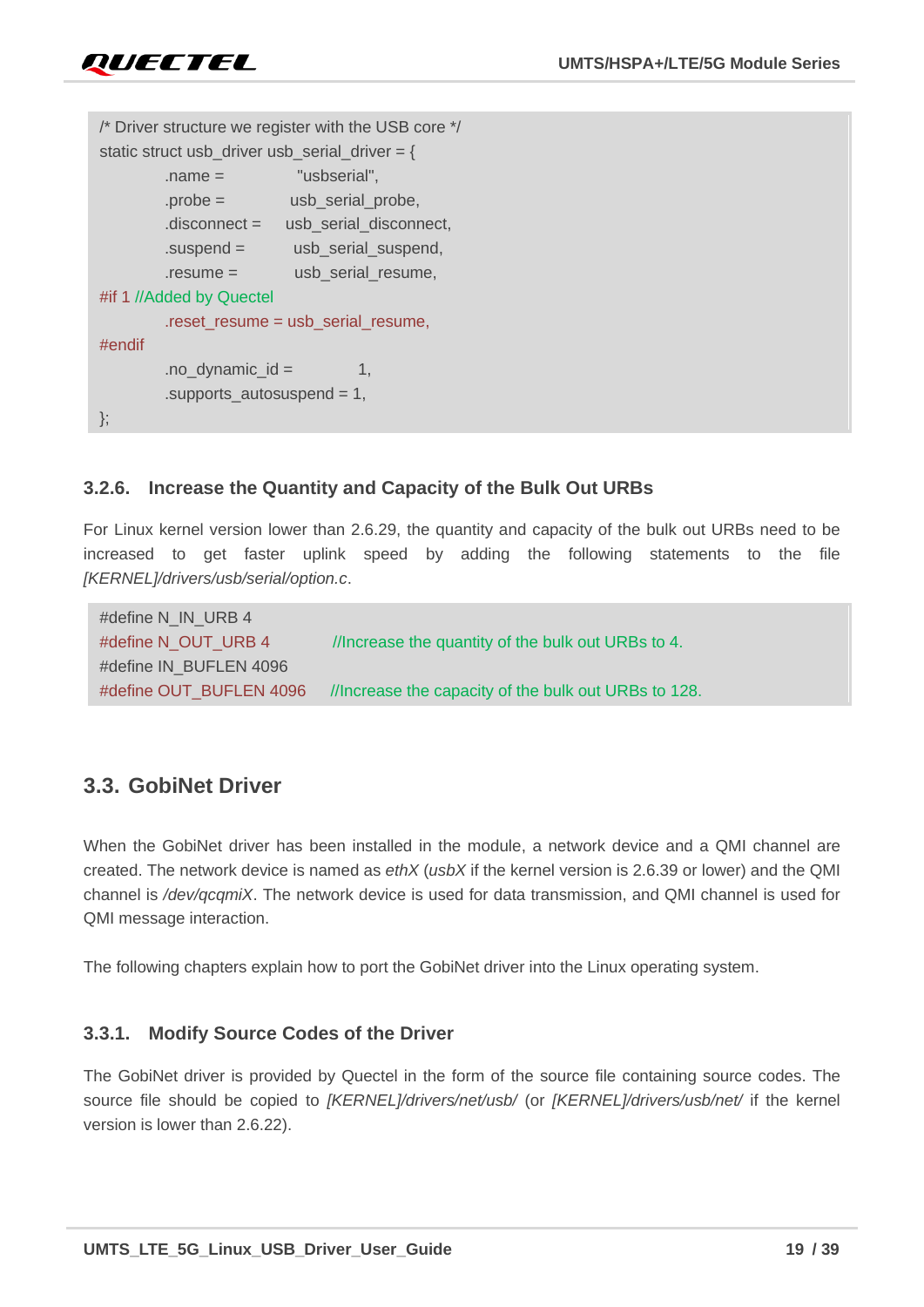#### <span id="page-20-0"></span>**3.3.2. Modify Kernel Configuration**

You need to enable the following configuration item first. See *Chapter [3.7](#page-22-1)* for how to configure kernel.

CONFIG\_USB\_NET\_DRIVERS CONFIG\_USB\_USBNET

Then you can add the following statements to *[KERNEL]/drivers/net/usb/Makefile* (or *[KERNEL]/drivers/usb/net/Makefile* if the kernel version is lower than 2.6.22).

obj-y += GobiNet.o GobiNet-objs := GobiUSBNet.o QMIDevice.o QMI.o

### <span id="page-20-1"></span>**3.4. qmi\_wwan\_q Driver**

When the qmi\_wwan\_q driver has been installed in the module, a network device and a QMI channel are created. The network device is named as *wwanX* and the QMI channel is */dev/cdc-wdmX*. The network device is used for data transmission, and QMI channel is used for QMI message interaction.

The following chapters explain how to port the qmi\_wwan\_q driver into the Linux operating system.

#### <span id="page-20-2"></span>**3.4.1. Modify Source Codes of the Driver**

The source file containing source codes of qmi\_wwan\_q driver is *[KERNEL]/drivers/net/usb/qmi\_wwan.c*. To use the qmi\_wwan\_q driver along with the Quectel module, the source file needs to be modified.

To simplify works, Quectel provides the source file *qmi\_wwan\_q.c*, which can coexist with *qmi\_wwan.c* and only be used for Quectel's modules. The source file *qmi\_wwan\_q.c* should be copied to *[KERNEL]/drivers/net/usb/*.

#### <span id="page-20-3"></span>**3.4.2. Modify Kernel Configuration**

Enable the following configuration items first. See *Chapter [3.7](#page-22-1)* for how to configure kernel.

CONFIG\_USB\_NET\_DRIVERS CONFIG USB USBNET CONFIG\_USB\_NET\_QMI\_WWAN CONFIG\_USB\_WDM

Then add the following statements to *[KERNEL]/drivers/net/usb/Makefile.*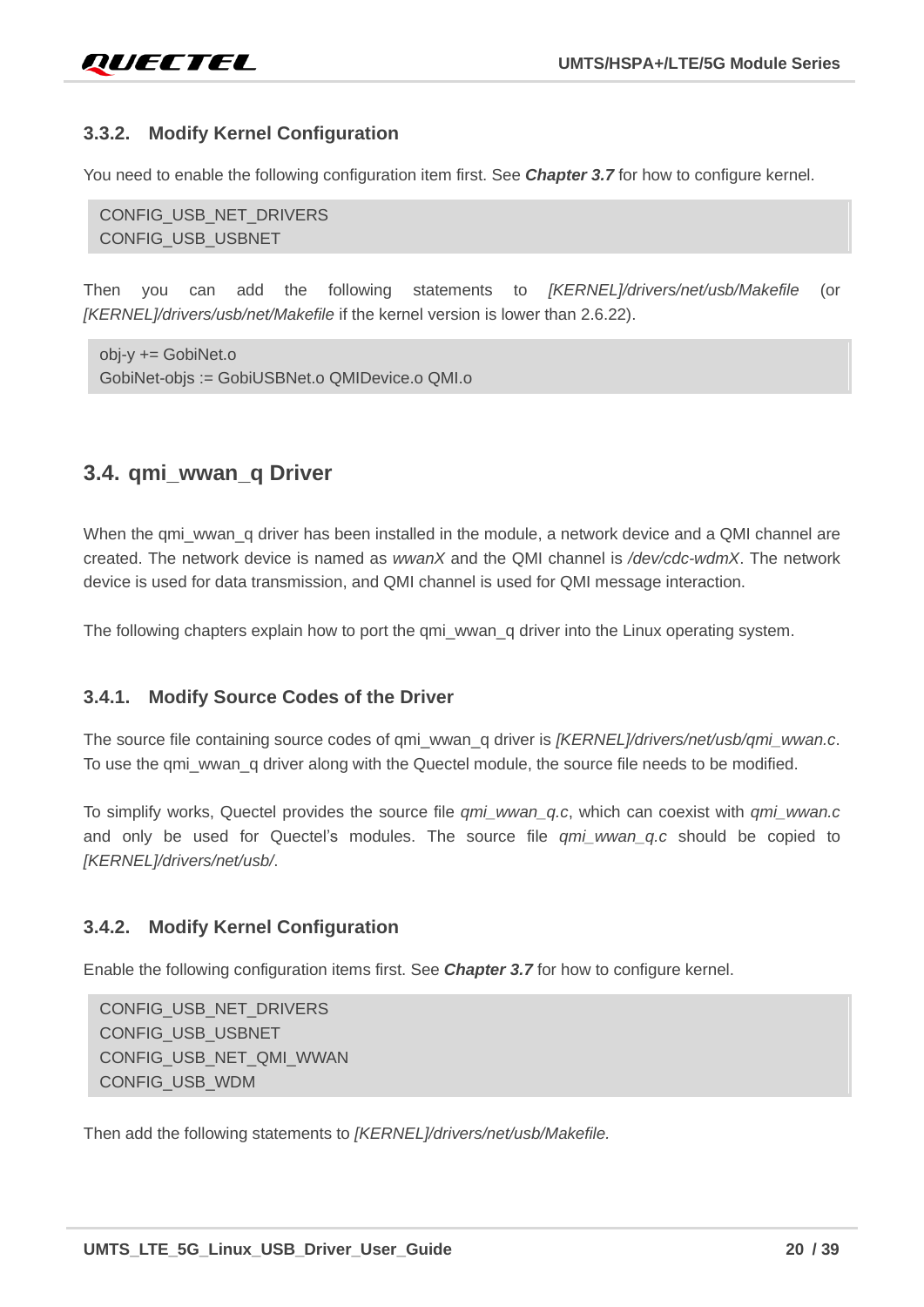# must insert qmi\_wwan\_q.o before qmi\_wwan.o obj-\${CONFIG\_USB\_NET\_QMI\_WWAN} += qmi\_wwan\_q.o obj-\${CONFIG\_USB\_NET\_QMI\_WWAN} += qmi\_wwan.o

# <span id="page-21-0"></span>**3.5. ACM/ECM/RNDIS/NCM/MBIM Driver**

ACM, ECM, RNDIS, NCM and MBIM drivers are USB interface class drivers. That is, the Linux system automatically attaches to the corresponding diver according to the interface's class, sub class and protocol. And these drivers are available in the upstream Linux releases if you use Linux distribution such as Ubuntu and Fedora. The drivers are automatically loaded when when the module is connected to the Linux PC through the USB interface. If you use an embedded system, you just need to enable the corresponding configuration items.

The configuration items to be enabled for each driver are as follows:

| <b>USB Drivers</b> | <b>Configuration Items</b> | <b>Source Files</b>                   |
|--------------------|----------------------------|---------------------------------------|
| <b>ACM</b>         | CONFIG_USB_ACM             | [KERNEL]/drivers/net/usb/cdc-acm.c    |
|                    | CONFIG_USB_NET_DRIVERS     |                                       |
| <b>ECM</b>         | CONFIG_USB_USBNET          | [KERNEL]/drivers/net/usb/cdc_ether.c  |
|                    | CONFIG_USB_NET_CDCETHER    |                                       |
|                    | CONFIG USB NET DRIVERS     |                                       |
| <b>RNDIS</b>       | <b>CONFIG USB USBNET</b>   | [KERNEL]/drivers/net/usb/rndis_host.c |
|                    | CONFIG_USB_NET_RNDIS_HOST  |                                       |
|                    | CONFIG USB NET DRIVERS     |                                       |
| <b>NCM</b>         | <b>CONFIG USB USBNET</b>   | [KERNEL]/drivers/net/usb/cdc_ncm.c    |
|                    | CONFIG_USB_NET_CDC_NCM     |                                       |
|                    | CONFIG_USB_NET_DRIVERS     |                                       |
| <b>MBIM</b>        | <b>CONFIG USB USBNET</b>   | [KERNEL]/drivers/net/usb/cdc_mbim.c   |
|                    | CONFIG_USB_NET_CDC_MBIM    |                                       |

#### **Table 2: Configuration Items for USB Class Drivers**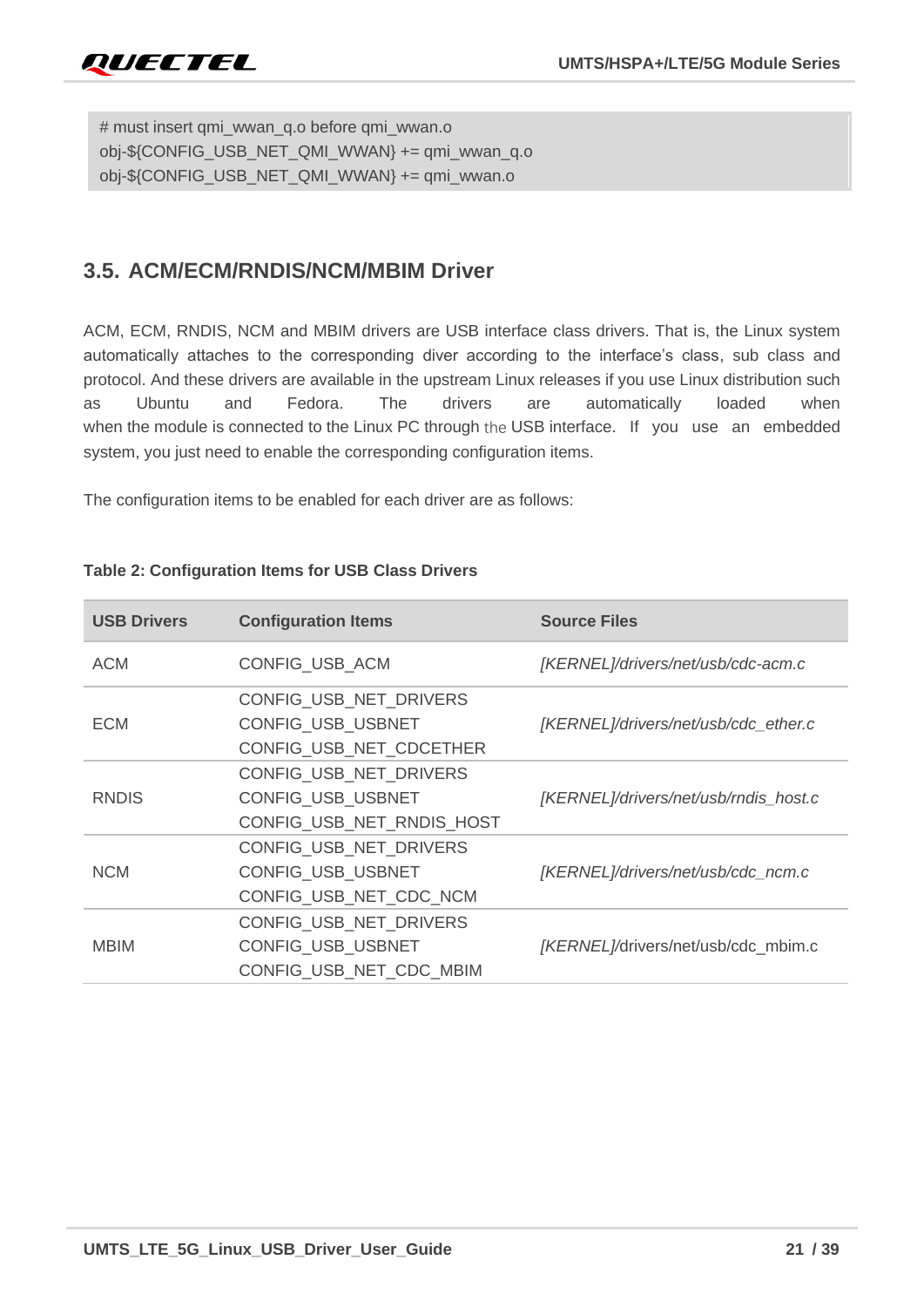

# <span id="page-22-0"></span>**3.6. How to Support PPP**

If PPP function is used, you need to enable the following configuration items first to configure the kernel to support PPP. See *Chapter [3.7](#page-22-1)* for how to configure kernel.

CONFIG\_PPP CONFIG\_PPP\_ASYNC CONFIG\_PPP\_SYNC\_TTY CONFIG\_PPP\_DEFLATE

### <span id="page-22-1"></span>**3.7. Configure Kernel**

Please follow the steps and the corresponding commands below to configure the kernel.

**Step 1:** Execute the following command to switch to kernel directory:

cd <your kernel directory>

**Step 2:** Execute the following command to set environment variables and import the board's "defconfig*"*  file (taking Raspeberry Pi board for example).

export ARCH=arm export CROSS\_COMPILE=arm-none-linux-gnueabimake bcmrpi\_defconfig

**Step 3:** Execute the following command to compile the kernel.

make menuconfig

**Step 4:** Enable the configuration item.

Selecting  $\lt^*$  means to build the driver to kernel image.

Selecting <M> means to build the driver as module.

Taking USB serial option as an example, you can enable CONFIG\_USB\_SERIAL\_OPTION with the options below.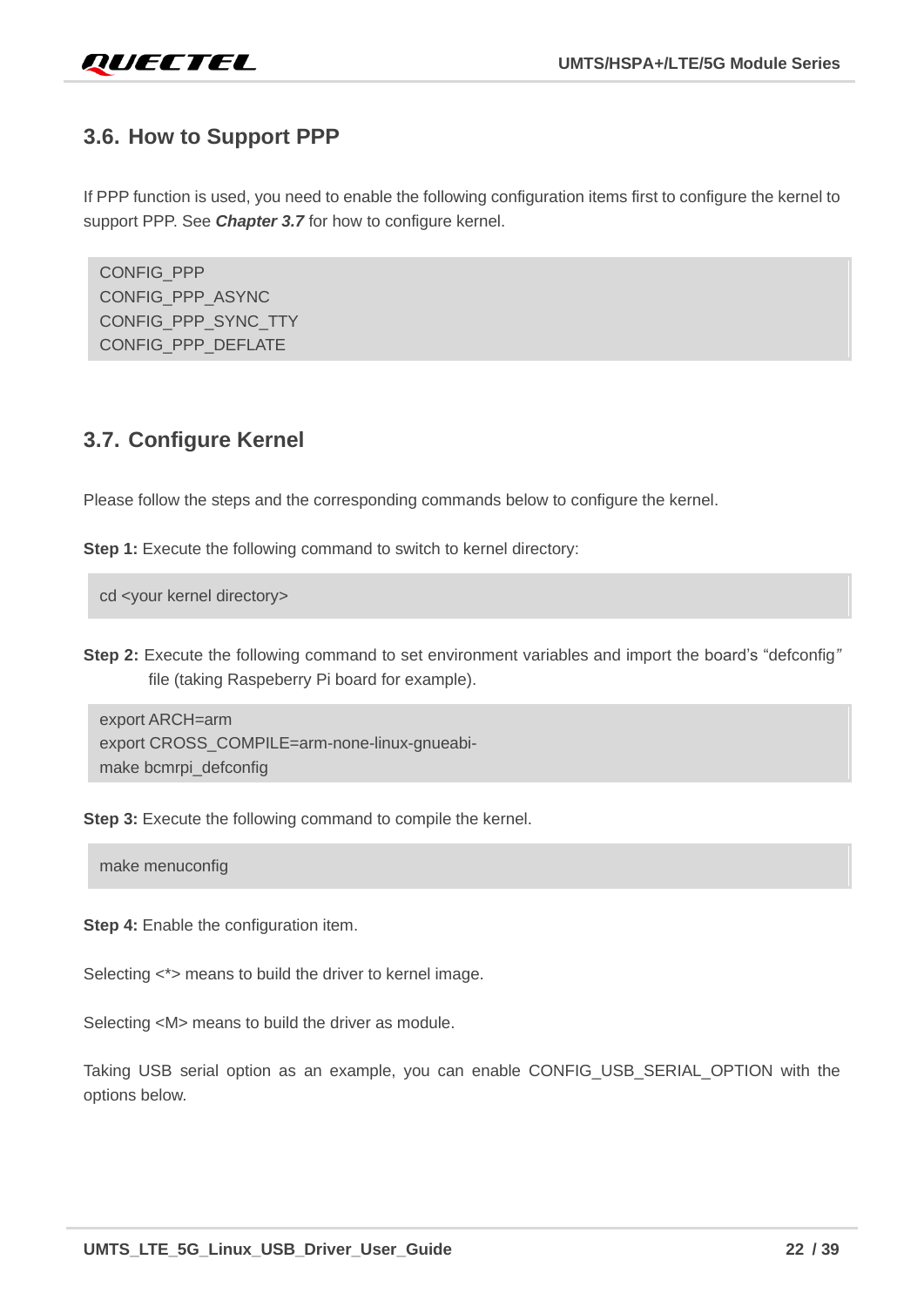



**Figure 2: Configure USB Serial in Kernel**

# <span id="page-23-1"></span><span id="page-23-0"></span>**3.8. Install and Load Driver as a Kernel Module for PC in Linux**

For developers requiring to test Quectel modules on PC with Linux operating system like Ubuntu, Quectel can provide source files of USB serial option/GobiNet/qmi\_wwan\_q drivers. These USB drivers can be installed and used by using the following commands and then rebooting the PC.

Install qmi\_wwan\_q driver.

carl@carl-OptiPlex-7050:~/quectel/qmi\_wwan\$ sudo make install

⚫ Install GobiNet driver.

carl@carl-OptiPlex-7050:~/quectel/ GobiNet\$ sudo make install

⚫ Install USB serial option driver.

# First use command `uanme –r` to query the current using kernel version carl@carl-OptiPlex-7050:~/quectel/usb-serial-option\$ uname -r 4.4.0-31-generic # Switch to the correspond kernel source directory carl@carl-OptiPlex-7050:~/quectel/usb-serial-option\$ cd 4.4.0/ carl@carl-OptiPlex-7050:~/quectel/usb-serial-option/4.4.0\$ cp ../Makefile ./ carl@carl-OptiPlex-7050:~/quectel/usb-serial-option/4.4.0\$ sudo make install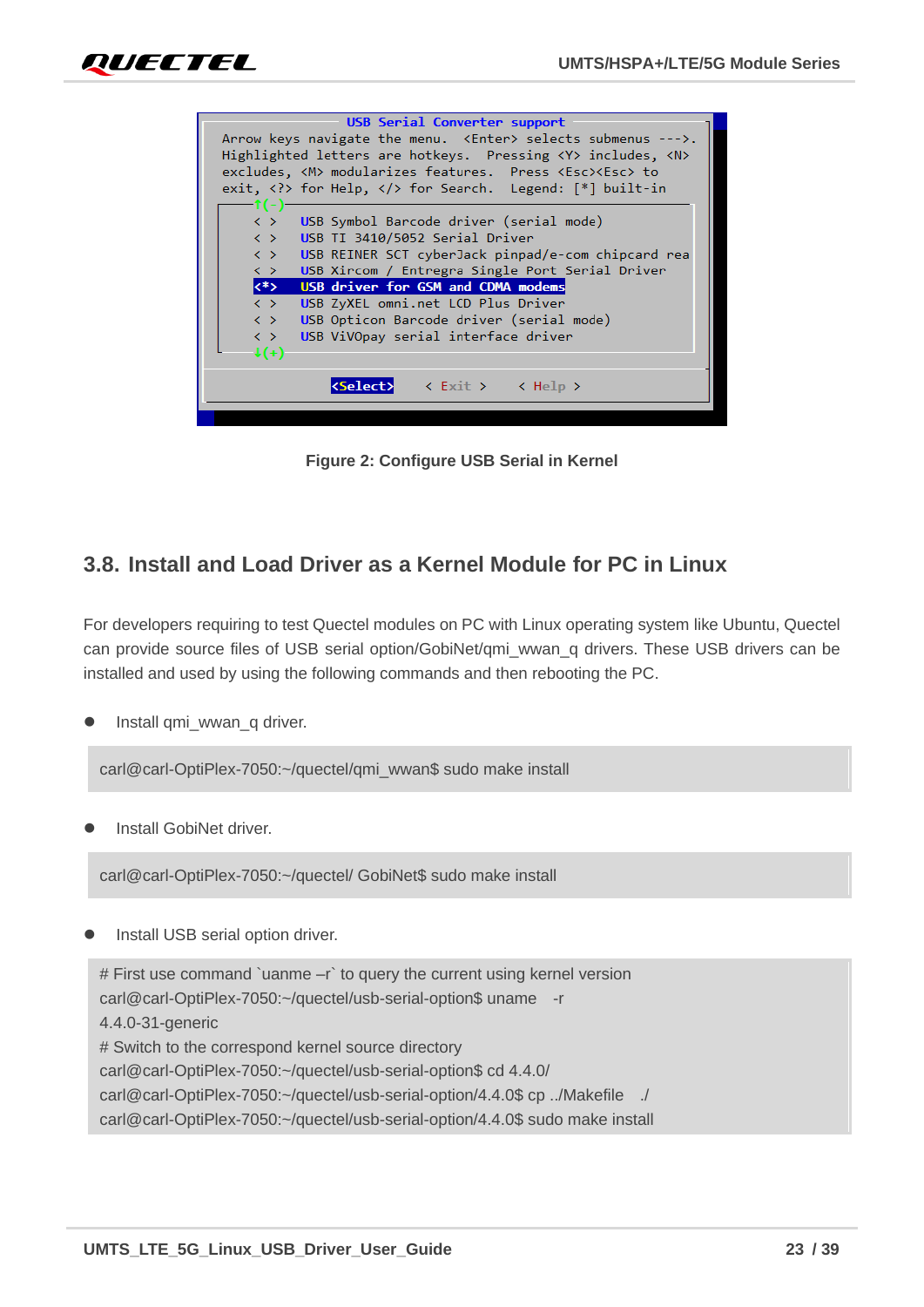# <span id="page-24-0"></span>**4 Test the Module**

Generally, AT and PPP functions are supported. If an USBNet driver has been installed, the USB network adapter function can also be used on the module. The following chapters explain how to test these functions.

# <span id="page-24-1"></span>**4.1. Test AT Function**

After the module is connected and the USB driver is loaded successfully, several device files are created in the directory */dev*.

The AT port is the ttyUSB port created by the USB serial option driver. See *Table 1* to view the device name corresponding to AT Command or Modem function.

Then UART port tools such as "minicom" or "busybox microcom" shown below can be used to test AT function.

| root@cqh6:~# busybox microcom /dev/ttyUSB2<br>at+cpin?;+csq;+cops?<br>+CPIN: READY |  |
|------------------------------------------------------------------------------------|--|
| $+csq: 26,99$                                                                      |  |
| +COPS: 0,0,"CHINA MOBILE CMCC",7                                                   |  |
| OK                                                                                 |  |

**Figure 3: AT Command Test Result**

# <span id="page-24-3"></span><span id="page-24-2"></span>**4.2. Test PPP Function**

If the module supports any USBNet driver, it is recommended to use USBNet driver interface.

PPP dial-up is more complex than network card dial-up, and it causes higher current consumption of CPU, so it is not recommended to perform PPP dial-up.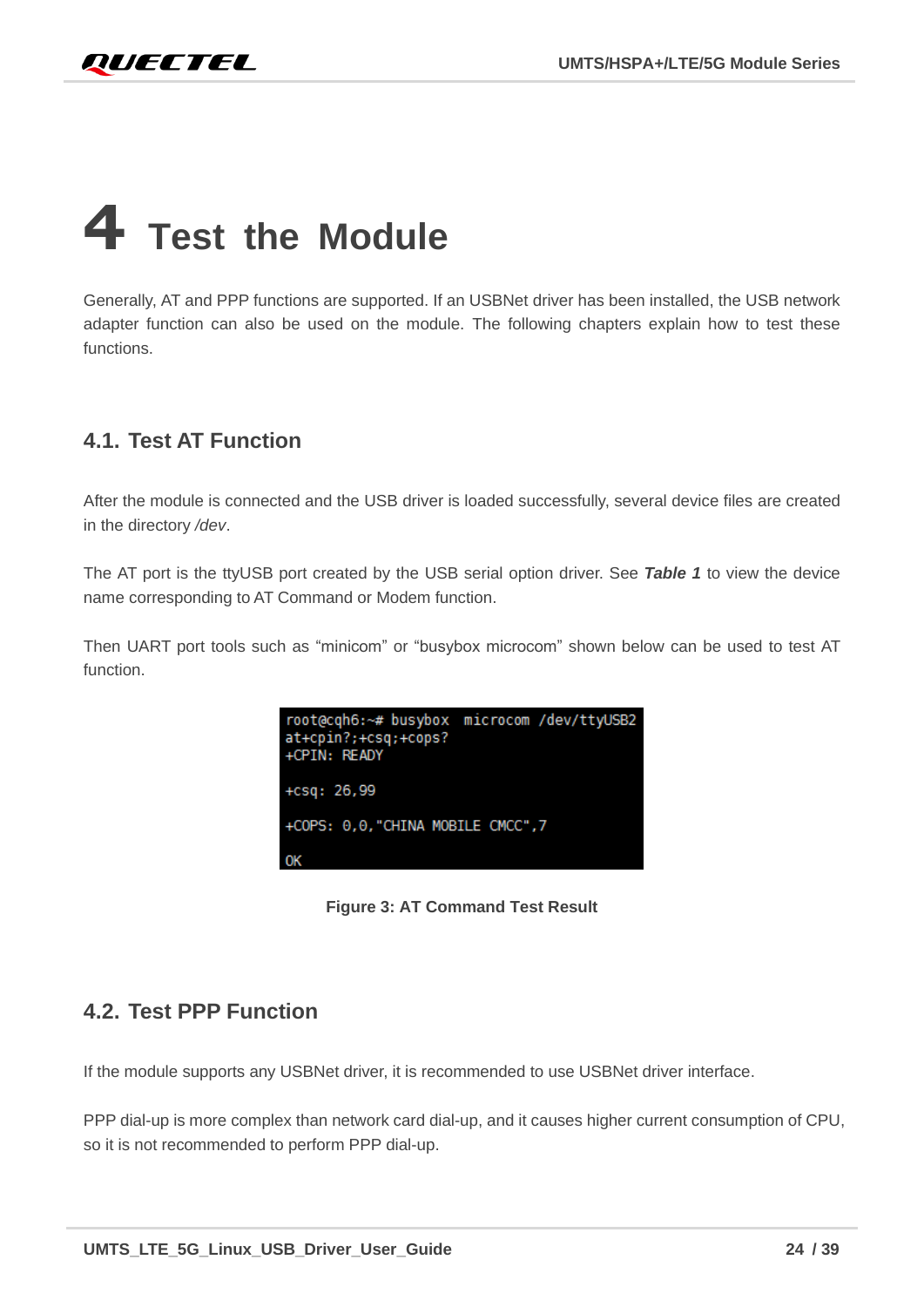To set up a PPP call, the following files are required. Please check if the following files exist in your product:

- 1. PPPD and chat programs. If the two programs do not exist, you can download the source codes of the two programs from <https://ppp.samba.org/download.html> and port them to the module.
- 2. One PPP script file named as */etc/ppp/ip-up*, which is used to set DNS. If there is no such file, please use *linux-ppp-scripts\ip-up* provided by Quectel.
- 3. Three scripts named as *quectel-ppp*, *quectel-chat-connect* and *quectel-chat-disconnect*. They are provided by Quectel in directory *linux-ppp-scripts*. You may need to make corresponding changes based on different modules. For more information, please refer to *linux-ppp-scripts\readme*.

Copy *quectel-ppp*, *quectel-chat-connect* and *quectel-chat-disconnect* to the directory */etc/ppp/peers*, then set up a PPP call by the following command:

# pppd call quectel-ppp &

The process of PPP calling setup is shown as below:

```
abort on (BUSY)
abort on (NO CARRIER)
abort on (NO DIALTONE)
abort on (ERROR)
abort on (NO ANSWER)
timeout set to 30 seconds
send (AT^M)
expect (OK)
AT^M^M
OK
-- got it
send (ATD*99#^M)
expect (CONNECT)
^M
ATD*99#^M^M
CONNECT
-- got it
Script chat -s -v -f /etc/ppp/peers/quectel-chat-connect finished (pid 2912), status = 0x0
Serial connection established.
using channel 1
Using interface ppp0
Connect: ppp0 <--> /dev/ttyUSB3
```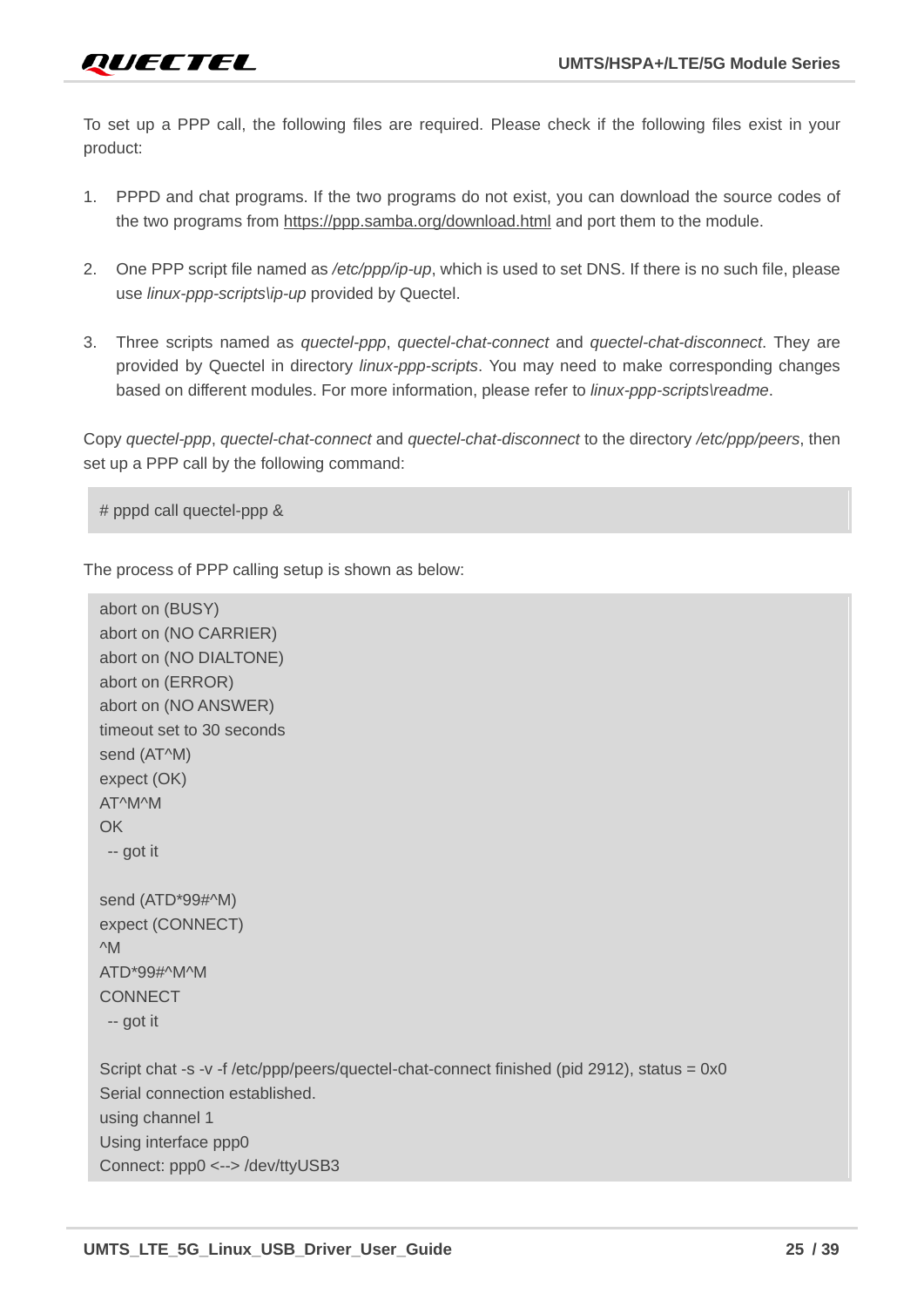

sent [LCP ConfReq id=0x1 <asyncmap 0x0> <magic 0x588fbf7f> <pcomp> <accomp>] rcvd [LCP ConfReq id=0x0 <asyncmap 0x0> <auth chap MD5> <magic 0xea02c208> <pcomp> <accomp>] sent [LCP ConfAck id=0x0 <asyncmap 0x0> <auth chap MD5> <magic 0xea02c208> <pcomp> <accomp>] rcvd [LCP ConfAck id=0x1 <asyncmap 0x0> <magic 0x588fbf7f> <pcomp> <accomp>] sent [LCP EchoReq id=0x0 magic=0x588fbf7f] rcvd [LCP DiscReq id=0x1 magic=0xea02c208] rcvd [CHAP Challenge id=0x1 <86b3d5669380a4bcfa502b8e92a4cc93>, name = "UMTS\_CHAP\_SRVR"] sent [CHAP Response id=0x1 <9efc37eaf3dd8d819ac3e452d242e026>, name = "test"] rcvd [LCP EchoRep id=0x0 magic=0xea02c208 58 8f bf 7f] rcvd [CHAP Success id=0x1 ""] CHAP authentication succeeded CHAP authentication succeeded sent [IPCP ConfReq id=0x1 <addr 0.0.0.0> <ms-dns1 0.0.0.0> <ms-dns2 0.0.0.0>] sent [IPCP ConfReq id=0x1 <addr 0.0.0.0> <ms-dns1 0.0.0.0> <ms-dns2 0.0.0.0>] rcvd [IPCP ConfReq id=0x0] sent [IPCP ConfNak id=0x0 <addr 0.0.0.0>] rcvd [IPCP ConfNak id=0x1 <addr 10.187.151.143> <ms-dns1 202.102.213.68> <ms-dns2 61.132.163.68>] sent [IPCP ConfReq id=0x2 <addr 10.187.151.143> <ms-dns1 202.102.213.68> <ms-dns2 61.132.163.68>] rcvd [IPCP ConfReq id=0x1] sent [IPCP ConfAck id=0x1] rcvd [IPCP ConfAck id=0x2 <addr 10.187.151.143> <ms-dns1 202.102.213.68> <ms-dns2 61.132.163.68>] Could not determine remote IP address: defaulting to 10.64.64.64 not replacing default route to eth0 [172.18.112.1] local IP address 10.187.151.143 remote IP address 10.64.64.64 primary DNS address 202.102.213.68 secondary DNS address 61.132.163.68 Script /etc/ppp/ip-up started (pid 2924) Script /etc/ppp/ip-up finished (pid 2924), status = 0x0

Now a PPP call is set up successfully.

Please use the following commands to check whether the information of IP, DNS and route in your system belongs to Quectel modules.

# ifconfig ppp0 ppp0 Link encap:Point-to-Point Protocol inet addr: 10.187.151.143 P-t-P:10.64.64.64 Mask:255.255.255.255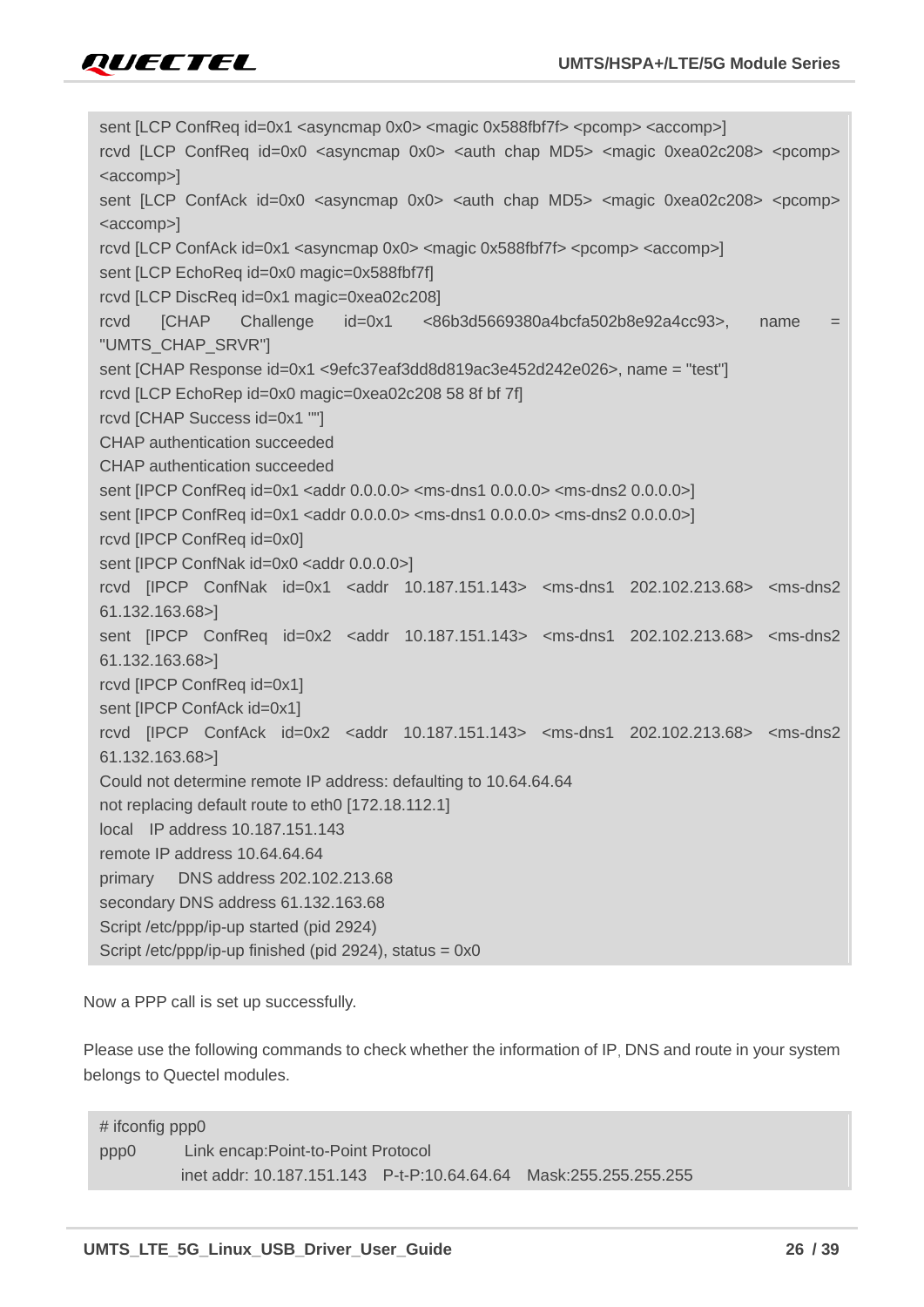|                           | UP POINTOPOINT RUNNING NOARP MULTICAST MTU:1500               |                    |   |                |                  | Metric:1    |
|---------------------------|---------------------------------------------------------------|--------------------|---|----------------|------------------|-------------|
|                           | RX packets:15 errors:0 dropped:0 overruns:0 frame:0           |                    |   |                |                  |             |
|                           | TX packets:19 errors:0 dropped:0 overruns:0 carrier:0         |                    |   |                |                  |             |
|                           | collisions:0 txqueuelen:3                                     |                    |   |                |                  |             |
|                           | RX bytes:1057 (1.0 KiB) TX bytes:1228 (1.1 KiB)               |                    |   |                |                  |             |
|                           |                                                               |                    |   |                |                  |             |
| # cat /etc/resolv.conf    |                                                               |                    |   |                |                  |             |
| nameserver 61.132.163.68  |                                                               |                    |   |                |                  |             |
| nameserver 202.102.213.68 |                                                               |                    |   |                |                  |             |
| $\#$ route -n             |                                                               |                    |   |                |                  |             |
| Kernel IP routing table   |                                                               |                    |   |                |                  |             |
| <b>Destination</b>        | Gateway                                                       | Genmask            |   |                | Flags Metric Ref | Use Iface   |
| 10.64.64.64               | 0.0.0.0                                                       | 255.255.255.255 UH |   | $\overline{0}$ | $\overline{0}$   | $0$ ppp $0$ |
| 0.0.0.0                   | 0.0.0.0                                                       | 0.0.0.0            | U | $\Omega$       | $\overline{0}$   | $0$ ppp $0$ |
|                           |                                                               |                    |   |                |                  |             |
| # ping www.baidu.com      |                                                               |                    |   |                |                  |             |
|                           | PING www.a.shifen.com (115.239.211.112) 56(84) bytes of data. |                    |   |                |                  |             |
|                           | 64 bytes from 115.239.211.112: icmp_seq=1 ttl=54 time=46.4ms  |                    |   |                |                  |             |
|                           |                                                               |                    |   |                |                  |             |

The following commands can be used to terminate the PPPD process to disconnect a PPP call:

# killall pppd Terminating on signal 15 Connect time 0.4 minutes. Sent 0 bytes, received 0 bytes.

#### **NOTE**

PPP dial-up is not recommended for Quectel LTE Cat 4 module series and not supported for Quectel 5G module series and LTE module series that data rates higher than Cat 4.

# <span id="page-27-0"></span>**4.3. Test GobiNet/qmi\_wwan\_q Driver**

Please follow the steps below to test the GobiNet or qmi\_wwan\_q driver:

**Step 1:** Compile the Connect Manager program with the following commands. Quectel provides a Connect Manager program ("quectel-CM") for you to set up data connection manually. The Connect Manager is provided in the form of source code in the directory *quectel-CM*.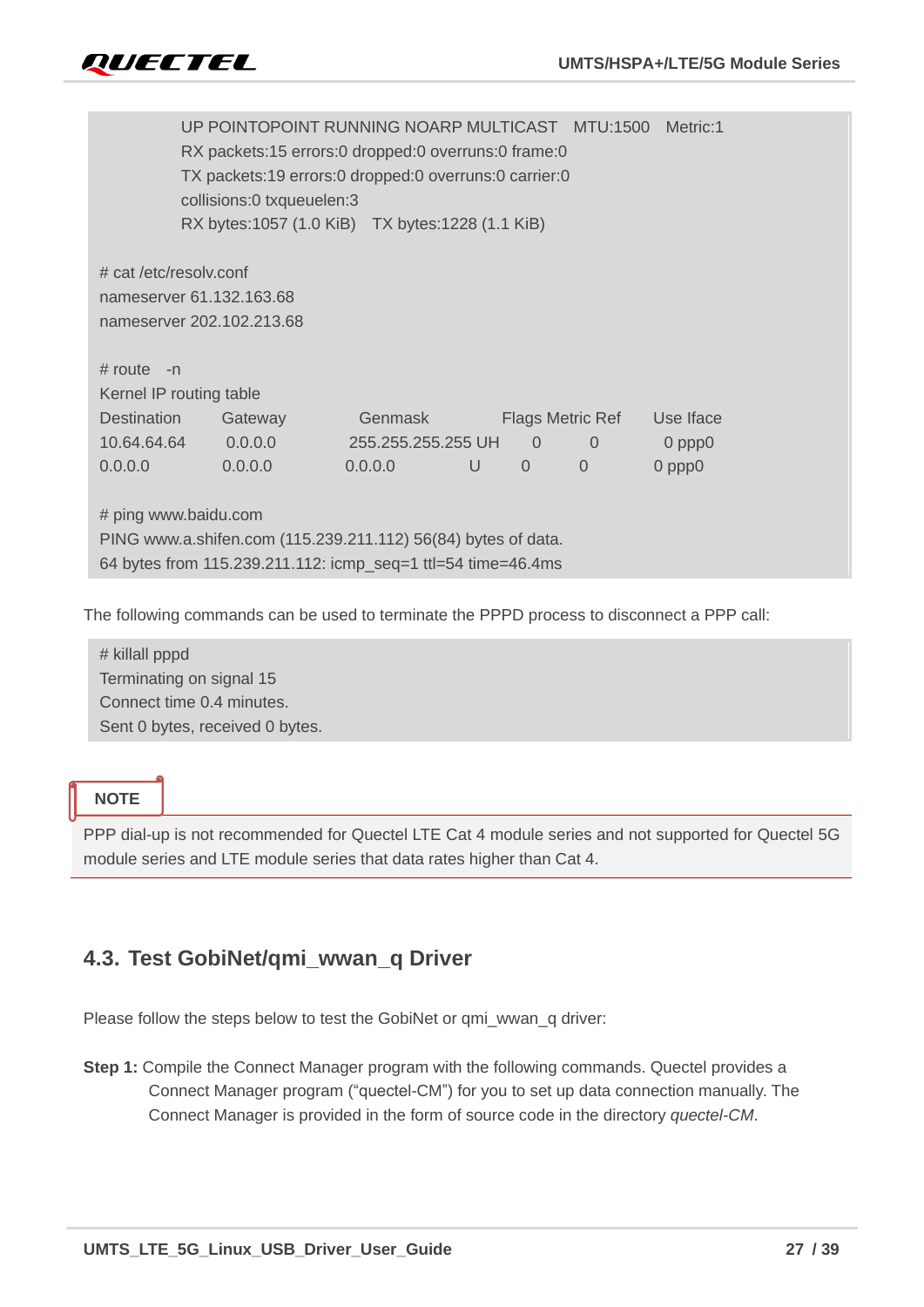

#### For PC Linux:

# make

⚫ For embedded Linux:

# make CROSS-COMPILE=arm-none-linux-gnueabi-

Please replace *arm-none-linux-gnueabi-* by the cross compiler on the module.

Program "quectel-CM" will be output in this step.

**Step 2:** Prepare "busybox udhcpc" tool.

quectel-CM calls "busybox udhpc" to obtain IP and DNS, and "busybox udhpc" calls script file */usr/share/udhcpc/default.script* to set IP, DNS and routing table for Linux board.

You can download the source codes of "busybox udhpc" tool from https://busybox.net, then enable CONFIG UDHCPC with the command below and copy the script file *[BUSYBOX]/examples/udhcp/simple.script* to Linux board (renamed as */usr/share/udhcpc/default.script*).

busybox menuconfig

**Step 3:** Use "quectel-CM" to set up a data call.

After the module is connected and the GobiNet or qmi\_wwan\_q driver is installed successfully, an USB network adapter and a QMI channel are created. The USB network adapter of the GobiNet driver is named as *ethX* (or *usbX* if the kernel version is 2.6.39 or lower), and the QMI channel is */dev/qcqmiX*. The USB network adapter of the qmi\_wwan\_q driver is named as *wwanX*, and the QMI channel is */dev/cdc-wdmX*.

quectel-CM sends QMI message to the module through QMI channel to set up a data connection. See *document [\[1\]](#page-38-3)* for the usage of quectel-CM.

The working process of quectel-CM is shown as below (taking EM12 running qmi\_wwan\_q driver for example):

root@cqh6:~# ./quectel-CM/quectel-CM & [07-03\_06:56:28:172] WCDMA&LTE\_QConnectManager\_Linux&Android\_V1.3.4  $[07-03 \t06:56:28:172]$  ./quectel-CM/quectel-CM profile $[1] = (null)/(null)/(0, \text{pincode} = (null)$ [07-03\_06:56:28:174] Find /sys/bus/usb/devices/2-1.2 idVendor=2c7c idProduct=0512 [07-03\_06:56:28:174] Find /sys/bus/usb/devices/2-1.2:1.4/net/wwan0 [07-03\_06:56:28:174] Find usbnet\_adapter = wwan0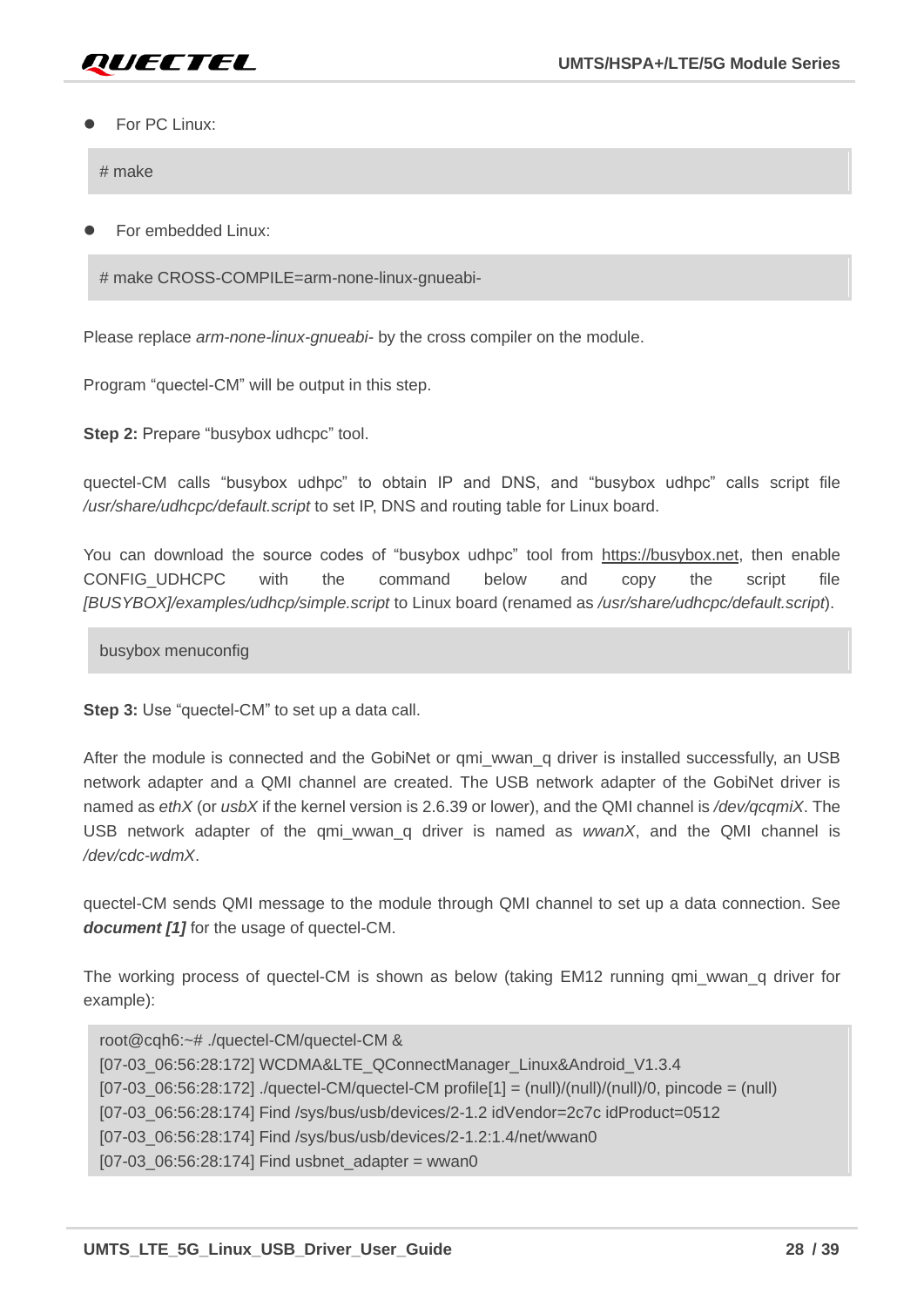[07-03\_06:56:28:175] Find /sys/bus/usb/devices/2-1.2:1.4/usbmisc/cdc-wdm0  $[07-03 \ 06:56:28:175]$  Find qmichannel = /dev/cdc-wdm0  $[07-03]$   $06:56:28:197$  cdc\_wdm\_fd = 7 [07-03\_06:56:28:381] Get clientWDS = 18 [07-03\_06:56:28:445] Get clientDMS = 1 [07-03\_06:56:28:509] Get clientNAS = 2  $[07-03 \ 06:56:28:573]$  Get clientUIM = 2 [07-03\_06:56:28:637] Get clientWDA = 1 [07-03\_06:56:28:701] requestBaseBandVersion EM12GPAR01A06M4G [07-03\_06:56:28:957] requestGetSIMStatus SIMStatus: SIM\_READY [07-03\_06:56:29:021] requestGetProfile[1] cmnet///0 [07-03\_06:56:29:085] requestRegistrationState2 MCC: 460, MNC: 0, PS: Attached, DataCap: LTE [07-03\_06:56:29:149] requestQueryDataCall IPv4ConnectionStatus: DISCONNECTED [07-03\_06:56:29:277] requestRegistrationState2 MCC: 460, MNC: 0, PS: Attached, DataCap: LTE [07-03\_06:56:29:341] requestSetupDataCall WdsConnectionIPv4Handle: 0x127b42c0 [07-03\_06:56:29:469] requestQueryDataCall IPv4ConnectionStatus: CONNECTED [07-03\_06:56:29:533] ifconfig wwan0 up [07-03\_06:56:29:543] busybox udhcpc -f -n -q -t 5 -i wwan0 udhcpc: started, v1.27.2 udhcpc: sending discover udhcpc: sending select for 10.170.235.201 udhcpc: lease of 10.170.235.201 obtained, lease time 7200 [07-03\_06:56:29:924] /etc/udhcpc/default.script: Resetting default routes [07-03\_06:56:29:936] /etc/udhcpc/default.script: Adding DNS 211.138.180.2 [07-03\_06:56:29:936] /etc/udhcpc/default.script: Adding DNS 211.138.180.3

**Step 4:** Use the following commands to check the information about IP, DNS and route.

```
root@cqh6:~# ifconfig wwan0
wwan0: flags=4291<UP,BROADCAST,RUNNING,NOARP,MULTICAST> mtu 1500
         inet 10.170.235.201 netmask 255.255.255.252 broadcast 10.170.235.203
root@cqh6:~# cat /etc/resolv.conf 
nameserver 211.138.180.2
nameserver 211.138.180.3
root@cqh6:~# ip route show
default via 10.170.235.202 dev wwan0 
10.170.235.200/30 dev wwan0 proto kernel scope link src 10.170.235.201 
172.18.112.0/23 dev eth0 proto kernel scope link src 172.18.112.13
# ping www.baidu.com
PING www.a.shifen.com (115.239.211.112) 56(84) bytes of data.
64 bytes from 115.239.211.112: icmp_seq=1 ttl=53 time=24.8 ms
```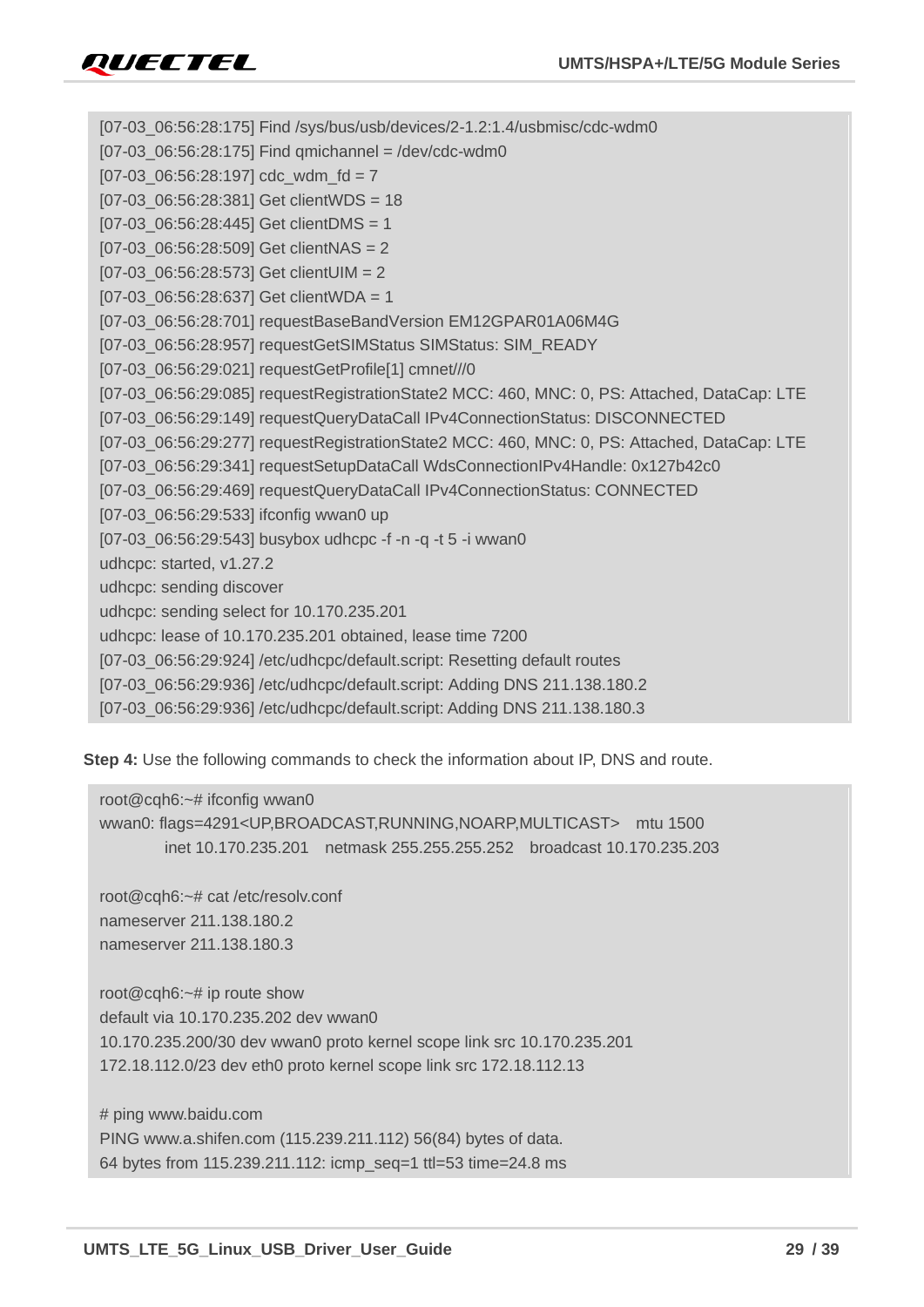**Step 5:** Use the following command to terminate the quectel-CM process to disconnect the data connection:

root@cqh6:~# killall quectel-CM  $[07-03]$  07:00:10:145] requestDeactivateDefaultPDP err = 0 [07-03\_07:00:10:145] ifconfig wwan0 down [07-03\_07:00:10:152] ifconfig wwan0 0.0.0.0 [07-03\_07:00:10:553] QmiWwanThread exit [07-03\_07:00:10:554] main exit

# <span id="page-30-0"></span>**4.4. Test "AT\$QCRMCALL" on GobiNet/ qmi\_wwan\_q Driver**

This chapter mainly introduces how to use **AT\$QCRMCALL** to set up a data call.

Although it is recommended to use QMI tools like quectel-CM/libqmi/uqmi to set up a data call, but **AT\$QCRMCALL** is preferred for some developers.

And if your MCU's USB Host Controller does not fully support USB interrupt type endpoint, you need to use **AT\$QCRMCALL** instead of QMI tools.

For GobiNet driver, in order to use **AT\$QCRMCALL**, "qcrmcall\_mode" in *GobiUSBNet.c* needs to be modified as "1". While for qmi\_wwan\_q driver, no extra modification is required.

The following logs show how to use **AT\$QCRMCALL** to set up a data call. For details, please contact Quectel Technical Supports.

```
root@imx6qdlsabresd:~# busybox microcom /dev/ttyUSB2
at+csq;+cgreg?;+cops?
+CSQ: 27,99
+CGREG: 0,1
+COPS: 0,0,"CHINA MOBILE",7
OK
AT$QCRMCALL=1,1
$QCRMCALL: 1,V4
OK
AT+QNETDEVSTATUS?
+QNETDEVSTATUS: 0,1,4,1
OK
```
root@imx6qdlsabresd:~# busybox udhcpc -fnq -i wwan0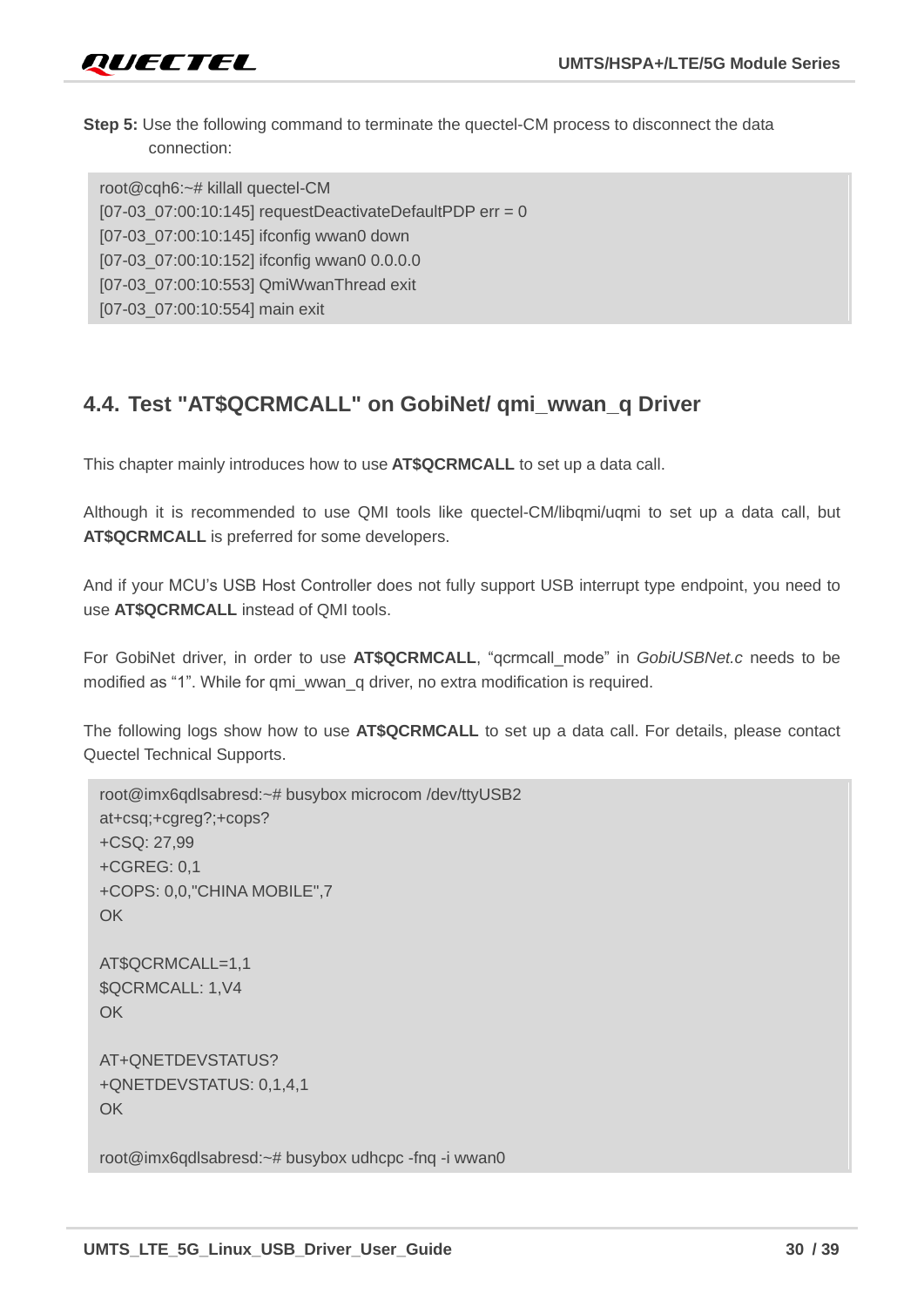

udhcpc (v1.24.1) started Sending discover... Sending select for 10.166.47.120... Lease of 10.166.47.120 obtained, lease time 7200 /etc/udhcpc.d/50default: Adding DNS 211.138.180.2 /etc/udhcpc.d/50default: Adding DNS 211.138.180.3 root@imx6qdlsabresd:~#

#### **NOTE**

**AT\$QCRMCALL** is only supported for EC25 series, EG25-G, EC20-CE, EG95 series and EM05 series modules.

# <span id="page-31-0"></span>**4.5. Test QMAP on GobiNet/qmi\_wwan\_q Driver**

This chapter introduces how to test the QMAP (Qualcomm Multiplexing and Aggregation Protocol) on GobiNet or qmi\_wwan\_q driver, especially catering for developers using GobiNet or qmi\_wwan\_q driver and requiring QMAP.

When GobiNet or qmi wwan q driver being used, only one physical network card can be created by default, so only one PDN data call can be set up. However, through using the multiplexing protocol, multiple virtual network cards can be created over one physical network card, so multiple PDN data calls can be set up.

When GobiNet or qmi\_wwan\_q driver being used, only one IP Packet in one URB can be transferred, so if there are high throughput and frequent URB interrupts, the Host CPU is overloaded. However, the aggregation protocol can be used to transfer multiple IP Packets in one URB with increased throughput by reducing the number of URB interrupts.

If multiplexing or aggregation protocol is needed, please contact Quectel Technical Supports [support@quectel.com.](mailto:support@quectel.com)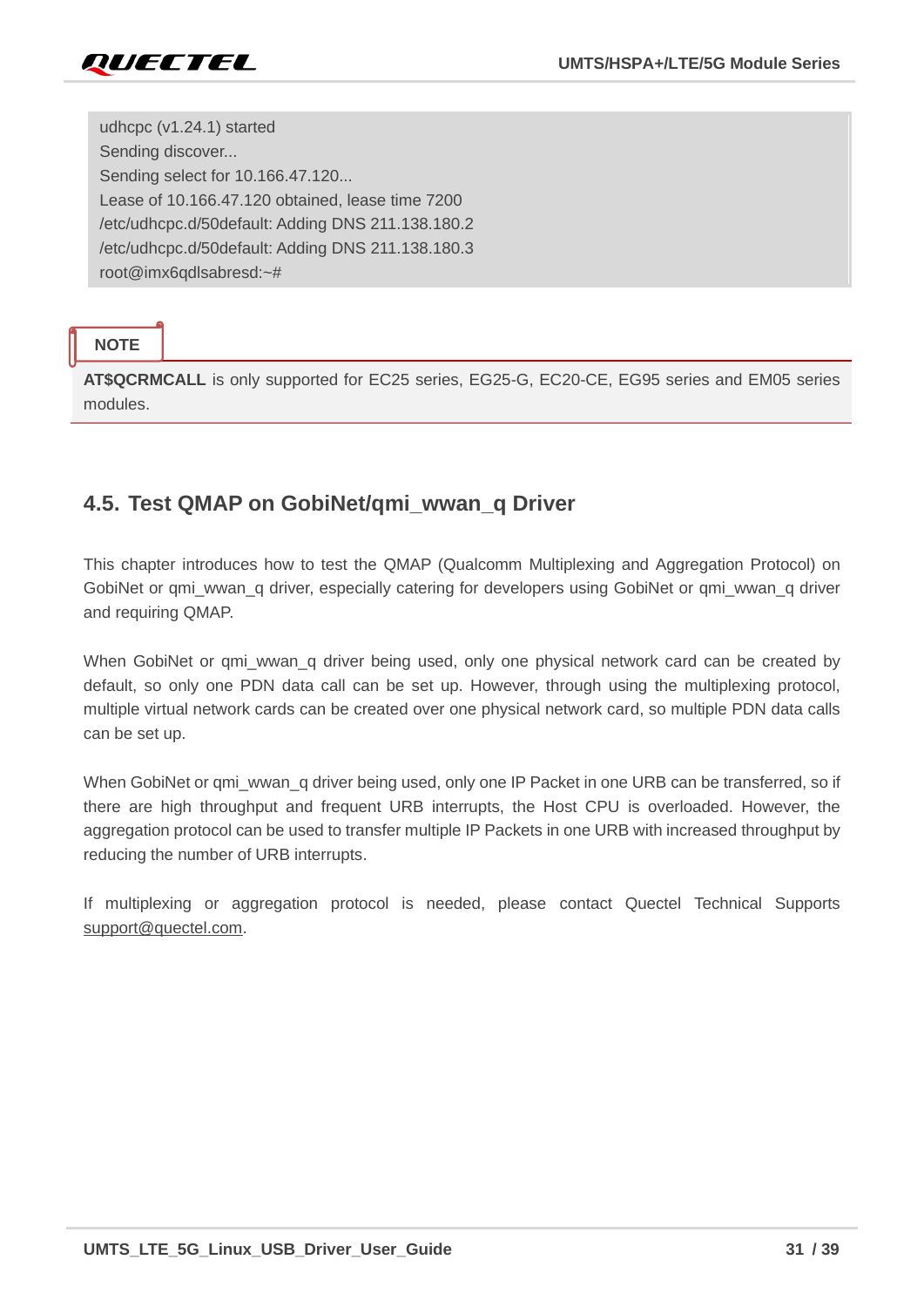# <span id="page-32-0"></span>**4.6. Test ECM/RNDIS/NCM/MBIM Driver**

For ECM/RNDIS/NCM/MBIM driver, you need to use the Quectel AT commands to set up a data call. Different modules have different ways to set up a data call. You can contact Quectel Technical Supports for details if needed.

For MBIM mode, MBIM tools like "mbimcli" and "umbim" can be used to set up a data call. quectel-CM, which is provided by Quectel, can also be used to set up a data call. See *document [\[1\]](#page-38-3)* for details.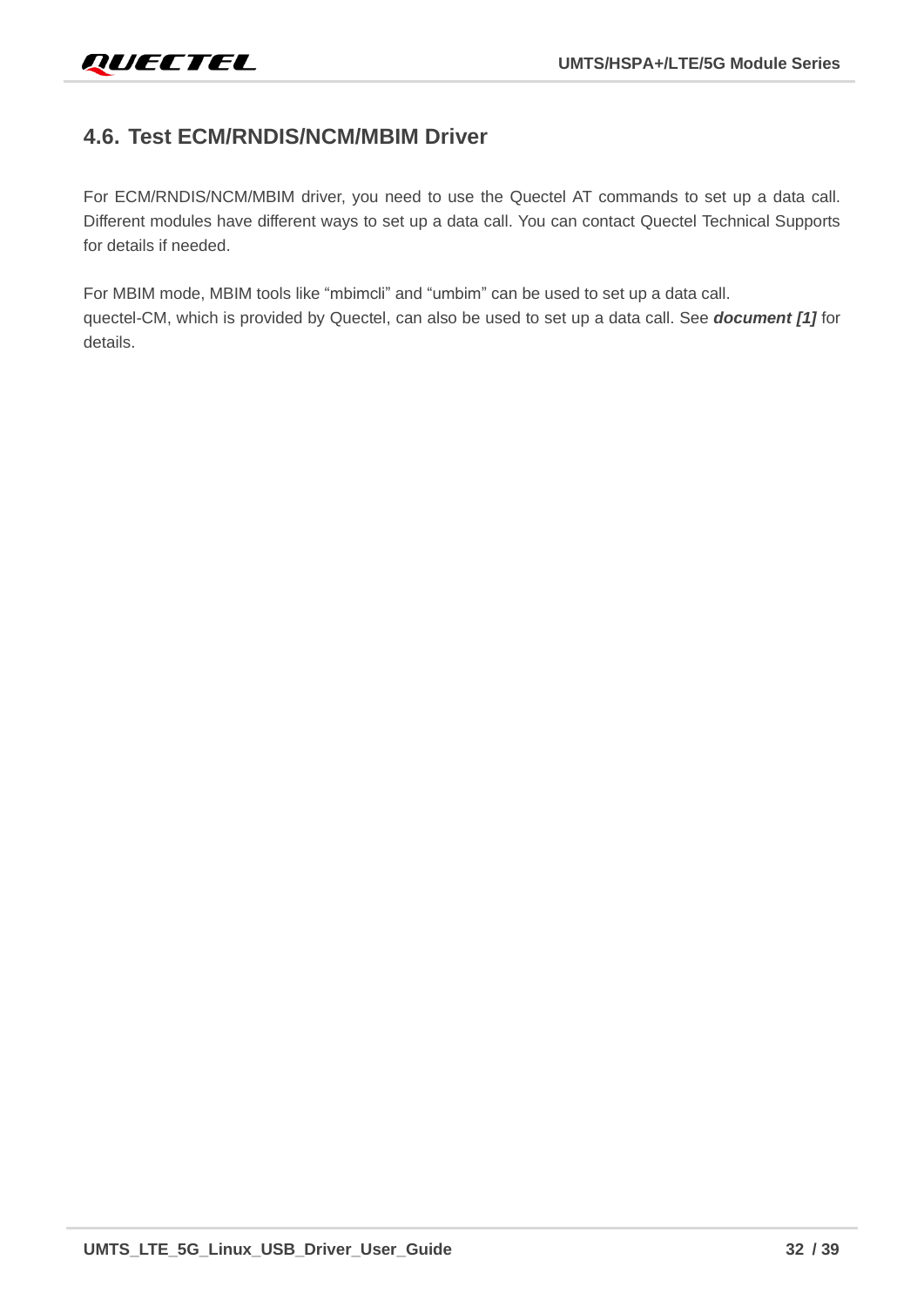# <span id="page-33-0"></span>**5 Power Management**

The USB system in Linux provides two advanced power management features: USB Auto Suspend and USB Remote Wakeup. This chapter introduces how to enable these features, particularly for developers in need.

When USB communication between the USB host and the USB devices is idle for some time (for example 3 seconds), the USB host can make the USB devices enter Suspend mode automatically. This feature is called USB Auto Suspend.

USB Remote Wakeup allows a suspended USB device to remotely wake up the USB host over the USB which may also be suspended (for example, deep sleep mode). The USB device, which has a remote wakeup capability, performs an activity to wake up the USB host, and then the USB host is woken up by the remote activity.

USB Auto Suspend and USB Remote Wakeup features of the drivers described in this document except USB serial option driver are enabled by default.

# <span id="page-33-1"></span>**5.1. Enable USB Auto Suspend**

For USB serial option driver, please add the following statements to *option\_probe()* in the file *[KERNEL]/drivers/usb/serial/option.c* to enable USB Auto Suspend feature.

```
static int option_probe(struct usb_serial *serial, const struct usb_device_id *id) {
    struct usb_wwan_intf_private *data;
    ……
#if 1 //Added by Quectel
    //For USB Auto Suspend
    if (serial->dev->descriptor.idVendor == cpu_to_le16(0x2C7C)) {
         pm_runtime_set_autosuspend_delay(&serial->dev->dev, 3000);
        usb_enable_autosuspend(serial->dev);
    }
#endif
    /* Store device id so we can use it during attach. */
    usb_set_serial_data(serial, (void *)id);
    return 0;
}
```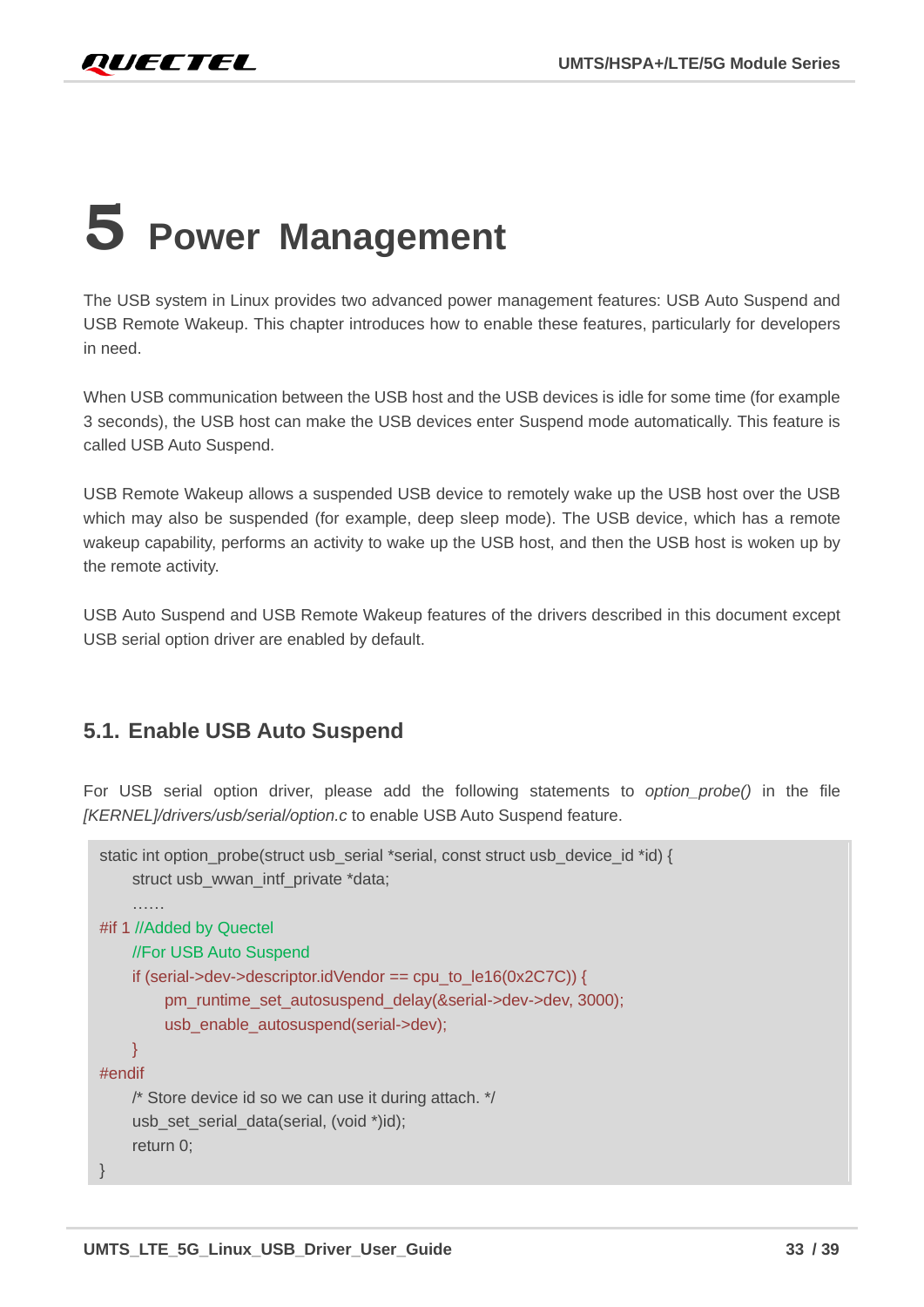# <span id="page-34-0"></span>**5.2. Enable USB Remote Wakeup**

For USB serial option driver, please add the following statements to *option\_probe()* in the file *[KERNEL]/drivers/usb/serial/option.c* to enable USB Remote Wakeup feature.

```
static int option_probe(struct usb_serial *serial, const struct usb_device_id *id) {
    struct usb_wwan_intf_private *data;
    ……
#if 1 //Added by Quectel
    //For USB Remote Wakeup
    if (serial->dev->descriptor.idVendor == cpu_to_le16(0x2C7C)) {
         device_init_wakeup(&serial->dev->dev, 1); //usb remote wakeup
    }
#endif
    /* Store device id so we can use it during attach. */
    usb_set_serial_data(serial, (void *)id);
    return 0;
}
```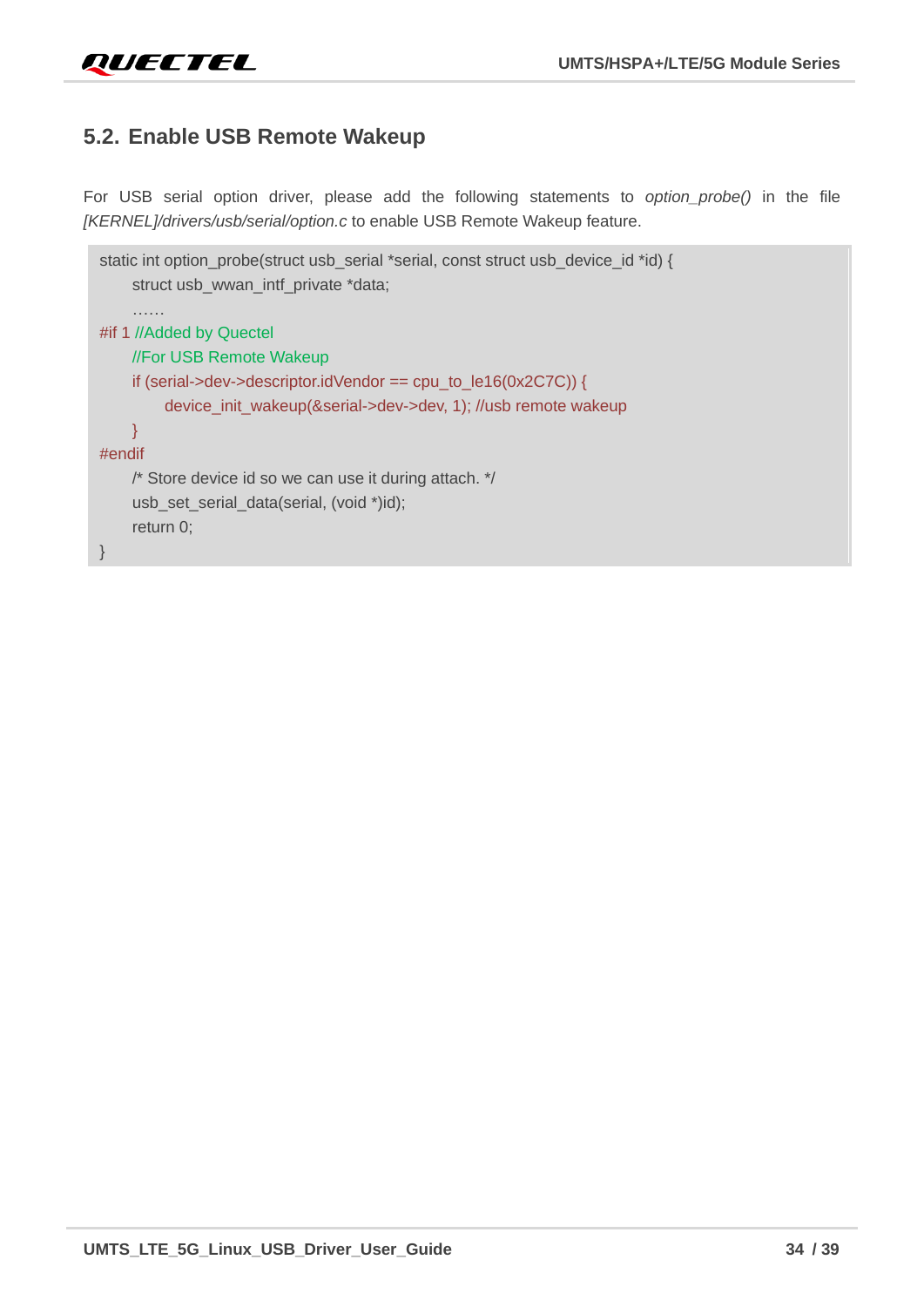# <span id="page-35-0"></span>**6 FAQs and Kernel Log**

# <span id="page-35-1"></span>**6.1. How to Check Whether USB Driver Exists in the Module**

The existence of the USB driver can be checked from the content of the directory */sys/bus/usb/drivers*. For example:

|                | root@OpenWrt:~# ls /sys/bus/usb/drivers |             |                   |
|----------------|-----------------------------------------|-------------|-------------------|
| <b>GobiNet</b> | cdc_wdm                                 | rndis_host  | usbfs             |
| cdc ether      | hub                                     | uas         | usbserial         |
| cdc_mbim       | option                                  | usb         | usbserial_generic |
| cdc_ncm        | qmi_wwan_q                              | usb-storage |                   |

If the USB serial option driver is required, please make sure *option* exists in the content of the directory */sys/bus/usb/drivers*.

Similarly, if GobiNet driver is required, make sure *GobiNet* exists.

If qmi\_wwan\_q driver is required, make sure *qmi\_wwan\_q* exists, and so forth.

# <span id="page-35-2"></span>**6.2. How to Check Whether the Module Works Well with the**

### **Corresponding USB Driver**

This chapter shows the kernel log about the module with the corresponding USB driver installed in the Linux operating system. If the module does not work well, please compare the kernel log in the module with that in this chapter to help with troubleshooting.

● For USB serial option and GobiNet driver: Kernel logs of different modules are almost the same except for the VID&PID information (framed in red in the following figure). The example of USB serial option and GobiNet for RG502Q series module is as follows: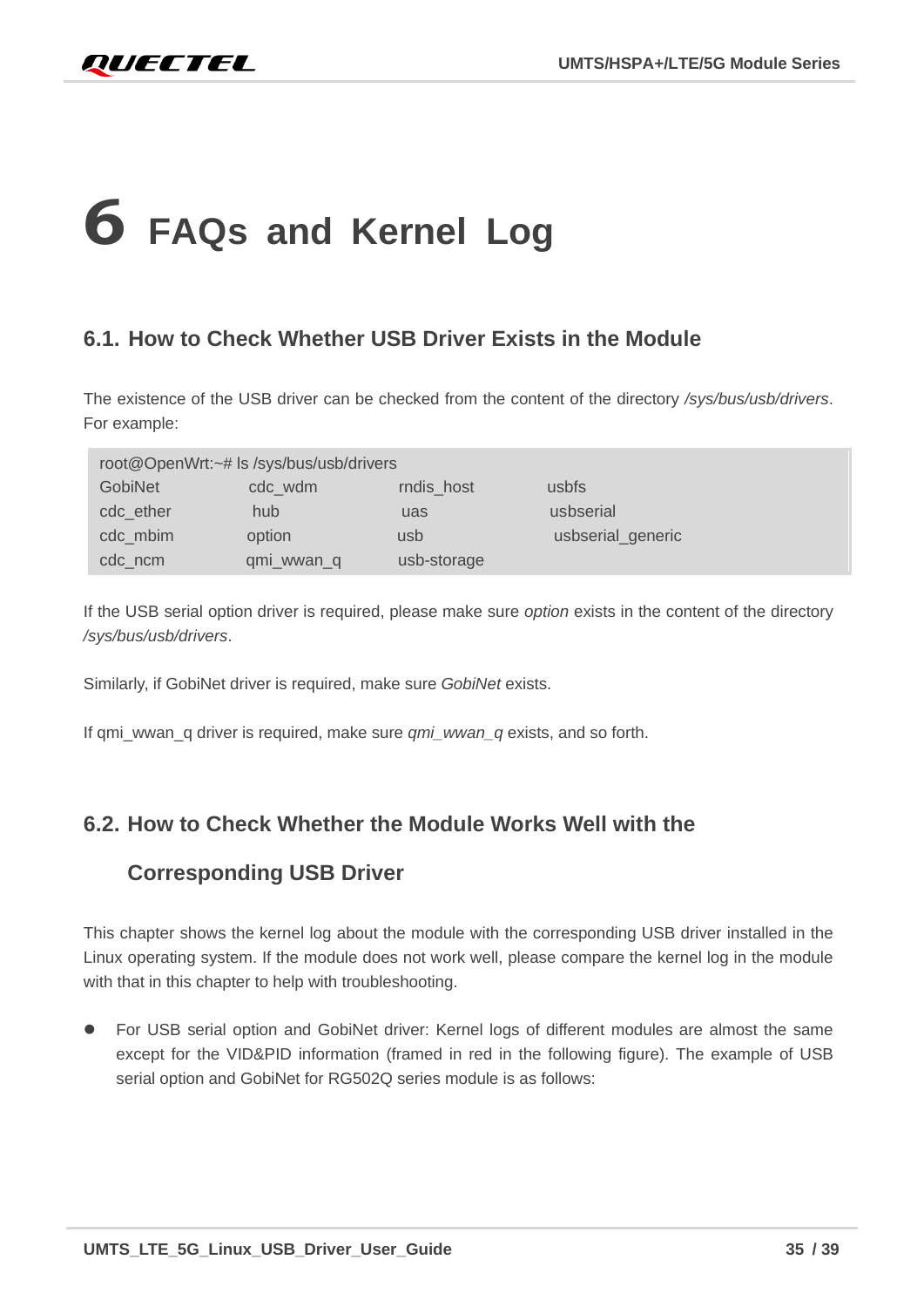

| root@OpenWrt:/# dmesg |                                                                                                            |
|-----------------------|------------------------------------------------------------------------------------------------------------|
|                       | [ 683.624602] usb 4-1: new SuperSpeed USB device number 5 using xhci-hcd                                   |
|                       | [ 683.650397] usb 4-1: New USB device found, idVendor=2c7c, idProduct=0800                                 |
|                       | [ 683.650425] usb 4-1: New USB device strings: Mtr=1, Product=2, SerialNumber=3                            |
|                       | [ 683.656207] usb 4-1: Product: RG5020-EA                                                                  |
|                       | [ 683.663217] usb 4-1: Manufacturer: Quectel                                                               |
|                       | [ 683.666861] usb 4-1: SerialNumber: 39249701                                                              |
|                       | [ 683.674432] option 4-1:1.0: GSM modem (1-port) converter detected                                        |
|                       | [ 683.675317] usb 4-1: GSM modem (1-port) converter now attached to ttyUSB0                                |
|                       | [ 683.681796] option 4-1:1.1: GSM modem (1-port) converter detected                                        |
|                       | [ 683.688537] usb 4-1: GSM modem (1-port) converter now attached to ttyUSB1                                |
|                       | [ 683.694777] option 4-1:1.2: GSM modem (1-port) converter detected                                        |
|                       | [ 683.701320] usb 4-1: GSM modem (1-port) converter now attached to ttyUSB2                                |
|                       | [ 683.707574] option 4-1:1.3: GSM modem (1-port) converter detected                                        |
|                       | [ 683.714186] usb 4-1: GSM modem (1-port) converter now attached to ttyUSB3                                |
|                       | [ 683.737886] GobiNet 4-1:1.4 usb0: register 'GobiNet' at usb-xhci-hcd.1.auto-1, GobiNet Ethernet Device,  |
|                       | [ 683.739546] creating qcqmi0                                                                              |
|                       | [ 685.973561] GobiNet::QMIWDASetDataFormat qmap settings qmap_version=9, rx_size=31744, tx_size=4096       |
|                       | [ 685.973598] GobiNet::QMIWDASetDataFormat qmap settings ul data aggregation max size=4096, ul data aggreg |



<span id="page-36-0"></span>● For USB serial option and qmi\_wwan\_q driver: kernel logs of different modules are almost the same except for the VID&PID information (framed in red in the following figure). The example of USB serial option and qmi\_wwan\_q for RG502Q series module is as follows:

| root@OpenWrt:/# dmesg                                                                   |
|-----------------------------------------------------------------------------------------|
| [ 119.804631] usb 4-1: new SuperSpeed USB device number 3 using xhci-hcd                |
| [ 119.827695] usb 4-1: New USB device found, idVendor=2c7c, idProduct=0800              |
| [ 119.827723] usb 4-1: New USB device strings: Mfr=1, Product=2, SerialNumber=3         |
| [ 119.833479] usb 4-1: Product: RG502Q-EA                                               |
| [ 119.840610] usb 4-1: Manufacturer: Quectel                                            |
| [ 119.844146] usb 4-1: SerialNumber: 39249701                                           |
| [ 119.874871] option 4-1:1.0: GSM modem (1-port) converter detected                     |
| [ 119.875098] usb 4-1: GSM modem (1-port) converter now attached to ttyUSB0             |
| [ 119.880477] option 4-1:1.1: GSM modem (1-port) converter detected                     |
| [ 119.887234] usb 4-1: GSM modem (1-port) converter now attached to ttyUSB1             |
| [ 119.893319] option 4-1:1.2: GSM modem (1-port) converter detected                     |
| [ 119.899995] usb 4-1: GSM modem (1-port) converter now attached to ttyUSB2             |
| [ 119.906211] option 4-1:1.3: GSM modem (1-port) converter detected                     |
| [ 119.912818] usb 4-1: GSM modem (1-port) converter now attached to ttyUSB3             |
| [ 119.936455] qmi_wwan_q 4-1:1.4: cdc-wdm0: USB WDM device                              |
| [ 119.936738] qmi_wwan_q 4-1:1.4: Quectel RG502Q-EA work on RawIP mode                  |
| $[119.941518]$ qmi wwan q 4-1:1.4: rx urb size = 31744                                  |
| [ 119.948090] qmi wwan q 4-1:1.4 wwan0: register 'qmi wwan q' at usb-xhci-hcd.1.auto-1, |

<span id="page-36-1"></span>**Figure 5: USB Serial Option and qmi\_wwan\_q for RG502Q Series Module**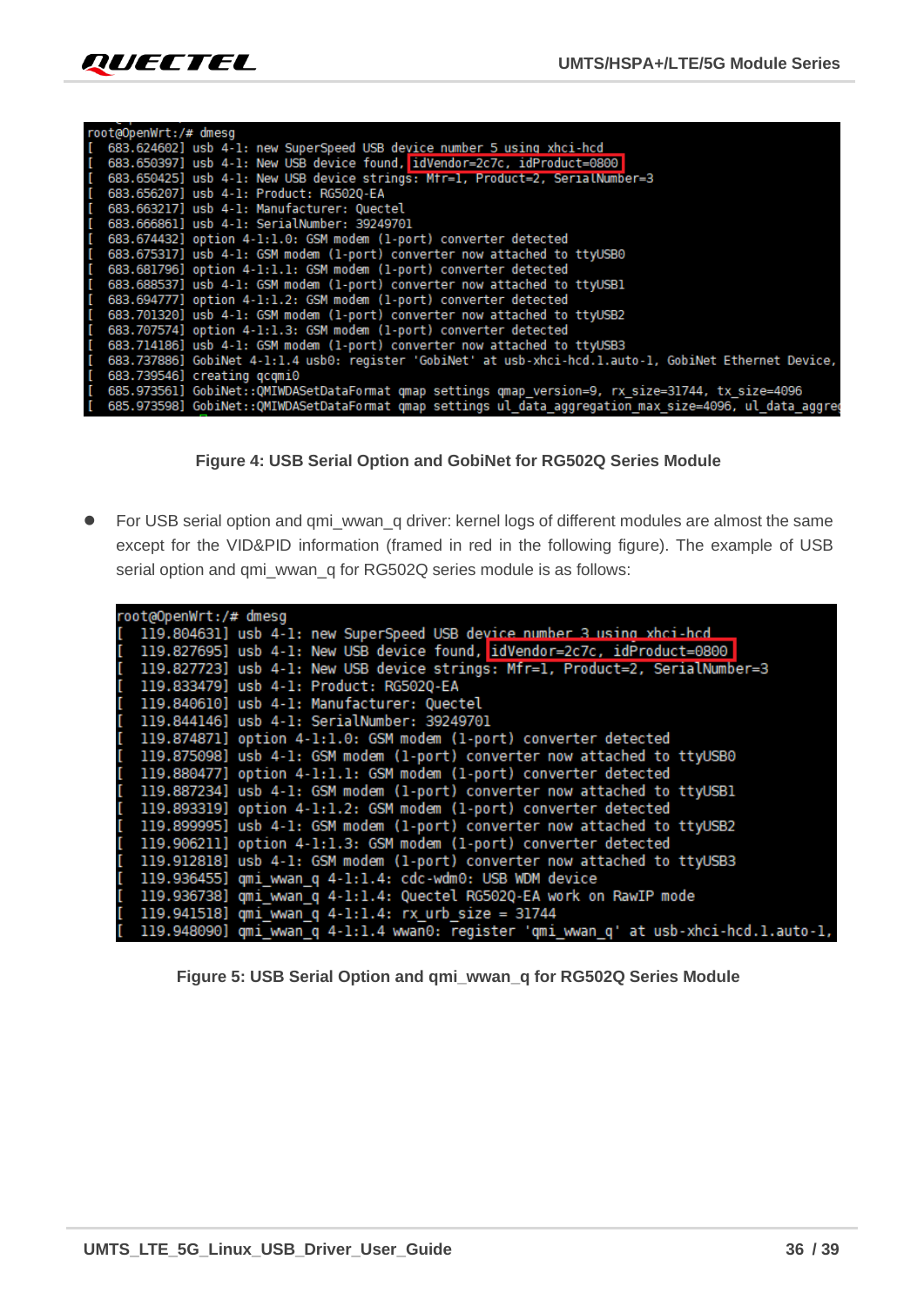# <span id="page-37-0"></span>**6.3. How to Check Which USB Driver Has Been Installed**

This chapter shows how to query which USB driver that the USB interface of the Quectel module is attached to. The USB driver's name is identified by the keyword "Driver=". If "Driver=none" is shown, the reason may be that the corresponding configuration item is not enabled in your kernel configuration, or the VID and PID of Quectel modules are not inserted to the corresponding USB driver source files. In such a case, please follow the steps mentioned in *Chapter [2](#page-10-0)* to check again.

The example of USB interface and driver for RG502Q series modules is as follows:

```
root@OpenWrt:/# mount -t debugfs none /sys/kernel/debug/
root@OpenWrt:/# cat /sys/kernel/debug/usb/devices
T: Bus=04 Lev=01 Prnt=01 Port=00 Cnt=01 Dev#= 3 Spd=5000 MxCh= 0
D: Ver= 3.20 Cls=00(>ifc ) Sub=00 Prot=00 MxPS= 9 #Cfgs= 1
P: Vendor=2c7c ProdID=0800 Rev= 4.14
S: Manufacturer=Quectel
S: Product=RG5020-EA
S: SerialNumber=39249701
C:* #Ifs= 5 Cfg#= 1 Atr=a0 MxPwr=896mA
I:* If#= 0 Alt= 0 #EPs= 2 Cls=ff(vend.) Sub=ff Prot=30 Driver=option
   Ad=81(I) Atr=02(Bulk) MxPS=1024 Ivl=0ms
E:
   Ad=01(0) Atr=02(Bulk) MxPS=1024 Ivl=0ms
E:
I:* If#= 1 Alt= 0 #EPs= 3 Cls=ff(vend.) Sub=00 Prot=00 Driver=option
   Ad=83(I) Atr=03(Int.) MxPS= 10 Ivl=32ms
E:
   Ad=82(I) Atr=02(Bulk) MxPS=1024 Ivl=0ms
E:
   Ad=02(0) Atr=02(Bulk) MxPS=1024 Ivl=0ms
E:
I:* If#= 2 Alt= 0 #EPs= 3 Cls=ff(vend.) Sub=00 Prot=00 Driver=option
   Ad=85(I) Atr=03(Int.) MxPS= 10 Ivl=32ms
E:
   Ad=84(I) Atr=02(Bulk) MxPS=1024 Ivl=0ms
E:
E:
   Ad=03(0) Atr=02(Bulk) MxPS=1024 Ivl=0ms
I:* If#= 3 Alt= 0 #EPs= 3 Cls=ff(vend.) Sub=00 Prot=00 Driver=option
   Ad=87(I) Atr=03(Int.) MxPS= 10 Ivl=32ms
E:
   Ad=86(I) Atr=02(Bulk) MxPS=1024 Ivl=0ms
E:
   Ad=04(0) Atr=02(Bulk) MxPS=1024 Ivl=0ms
E:
I:* If#= 4 Alt= 0 #EPs= 3 Cls=ff(vend.) Sub=ff Prot=ff Driver=qmi_wwan_q
E: Ad=88(I) Atr=03(Int.) MxPS= 8 Ivl=32ms
   Ad=8e(I) Atr=02(Bulk) MxPS=1024 Ivl=0ms
E:
E:
   Ad=0f(0) Atr=02(Bulk) MxPS=1024 Ivl=0ms
```
<span id="page-37-1"></span>**Figure 6: USB Interface and Driver for RG502Q Series Module**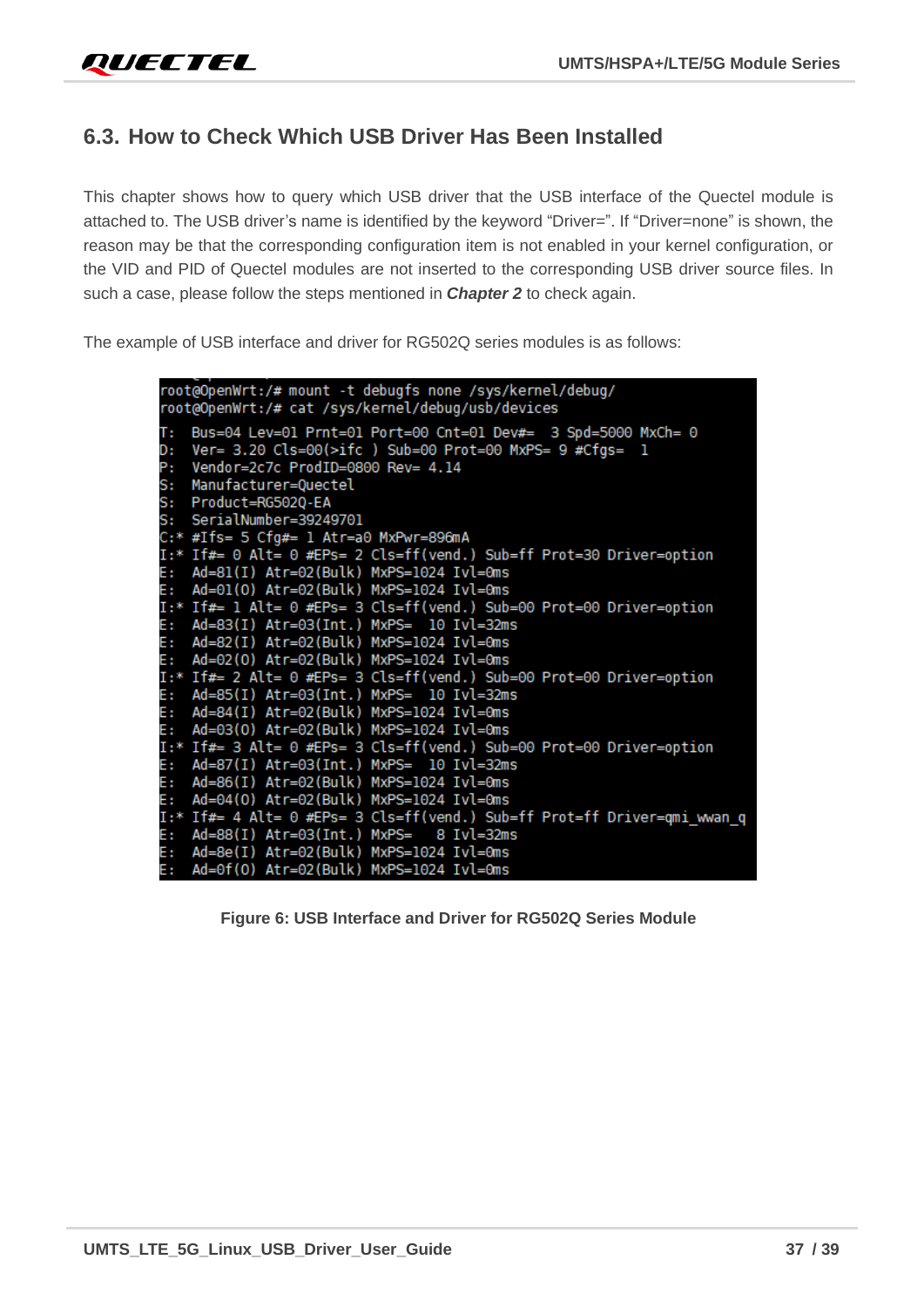# <span id="page-38-0"></span>**7 Appendix References**

#### **Table 3: Related Documents**

#### **Document Name**

- <span id="page-38-3"></span>[1] Quectel\_QConnectManager\_Linux\_User\_Guide
- <span id="page-38-1"></span>[2] Quectel\_EC2x&EG2x&EG9x&EM05\_Series\_QCFG\_AT\_Commands\_Manual
- <span id="page-38-2"></span>[3] Quectel\_BG95&BG77&BG600L\_Series\_QCFGEXT\_AT\_Commands\_Manual

#### **Table 4: Terms and Abbreviations**

| <b>Abbreviations</b> | <b>Descriptions</b>                       |
|----------------------|-------------------------------------------|
| <b>ACM</b>           | <b>Abstract Control Model</b>             |
| AP                   | <b>Application Processor</b>              |
| <b>APN</b>           | <b>Access Point Name</b>                  |
| CP                   | Coprocessor                               |
| <b>CPU</b>           | <b>Central Processing Unit</b>            |
| <b>DNS</b>           | Domain Name System                        |
| <b>ECM</b>           | <b>Ethernet Control Model</b>             |
| <b>EHCI</b>          | <b>Enhanced Host Controller Interface</b> |
| <b>GNSS</b>          | <b>Global Navigation Satellite System</b> |
| <b>GPS</b>           | <b>Global Positioning System</b>          |
| <b>HCD</b>           | <b>Host Controller Driver</b>             |
| IP                   | <b>Internet Protocol</b>                  |
| <b>MBIM</b>          | Mobile Interface Broadband Model          |